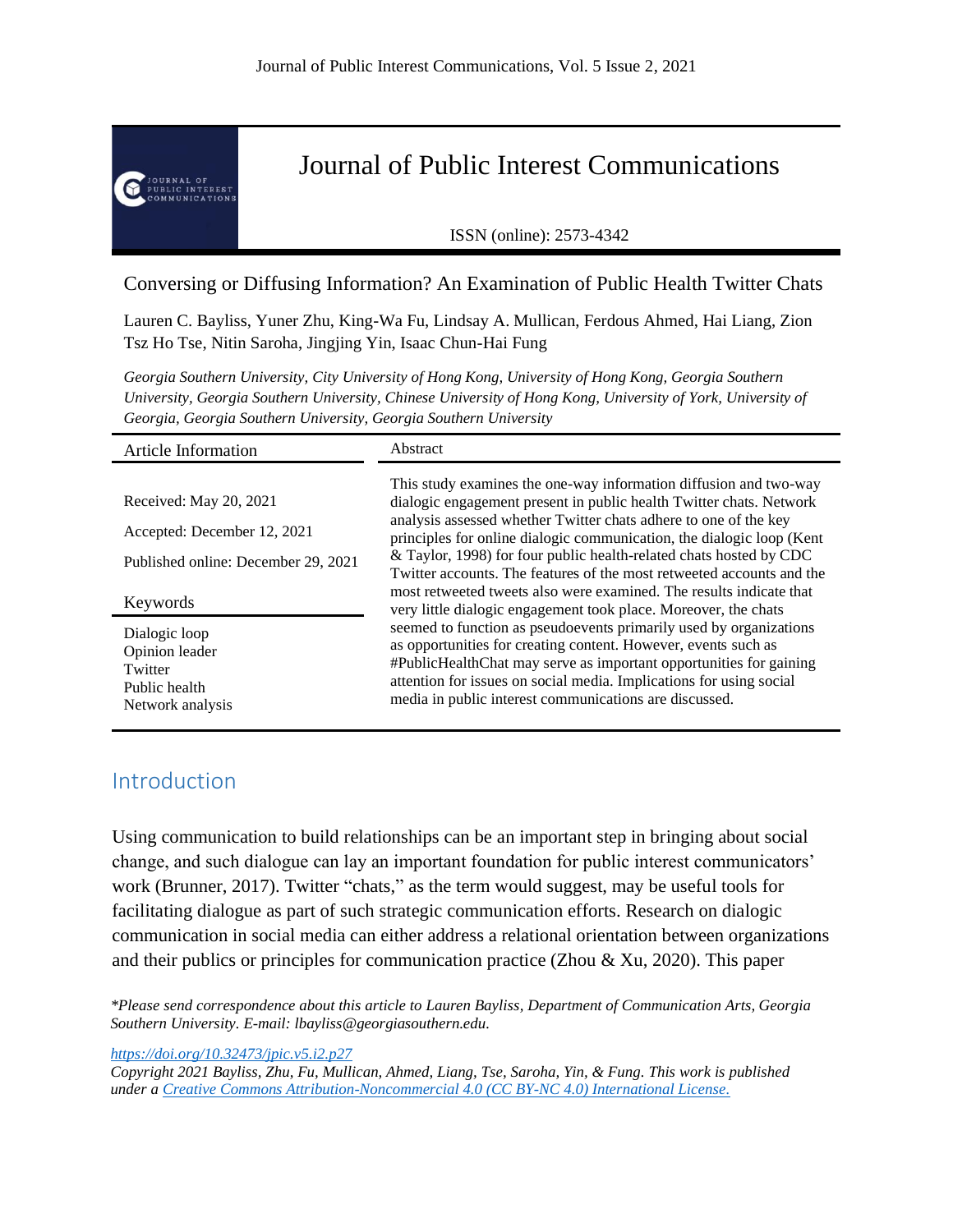addresses the latter; rather than focusing on the quality of the relationships between publics and organizations as exemplified through chat, we will address whether Twitter chats seem to follow dialogic principles for promoting engagement.

Past research has indicated that science communication, (e.g., Lee & Van Dyke, 2015), health communication (e.g., Park et al., 2016), and nonprofit communication (e.g., Lovejoy et al., 2012) that take place on Twitter outside of chats do not engage outsider users in conversationlike communication. If Twitter chats resemble these more general tweets, then many Twitter chats likely follow one-way patterns of diffusion instead of the "two-way, relational, give-andtake between organizations and stakeholders" characteristic of dialogic engagement (Taylor & Kent, 2014, p. 391). In the case that organizations do use Twitter chats for broadcasting information rather than conversing, further analysis can be used to determine what can make organizations more successful in broadcasting to audiences through retweets, increasing the opportunities for reaching new audiences about topics that benefit public health and the social good.

To explore whether Twitter can be used effectively for dialogic engagement in the public interest, this paper examines the Centers for Disease Control and Prevention's (CDC) use of Twitter chats. The CDC was chosen as the subject of this research so that multiple chats could be compared from the same organization. The CDC occasionally initiates Twitter chats using one of its 69 Twitter profiles (CDC, 2012). For crisis communication, the CDC's chats have lacked dialogue (Dalrymple et al., 2016), so only public interest topics not linked to a crisis were examined. Of particular interest are the features of chats and Twitter users that promote dialogue and the spread of information regarding the designated chat topics. By examining chat and user features, we hope to determine how public interest practitioners can improve their own efforts to use Twitter chats and similar social media platforms for public interest communications.

## Literature review

#### Dialogic principles and Twitter

Twitter chats are designed to create synchronous conversations on Twitter. These conversations are marked by a chat sponsor-designated hashtag and moderated by a host (Cooper, 2013). The term "chat" implies that a genuine, two-way conversation takes place. A broad view of two-way communication appears in the theoretical framework of the symmetrical model of communication, which includes a variety of public relations activities ranging from listening to research on the target publics (J. E. Grunig, 2001, 2009; J. E. Grunig & Kim, 2021). Dialogic theory, on the other hand, has a narrower focus on two-way communication, though it has some of the same goals, including "the building of relationships" (J. E. Grunig & Kim, 2021, p. 306). Dialogic theory has strong philosophical underpinnings that accept that "the outcome [of dialogue] is not always predictable and that the precise outcome cannot always be achieved"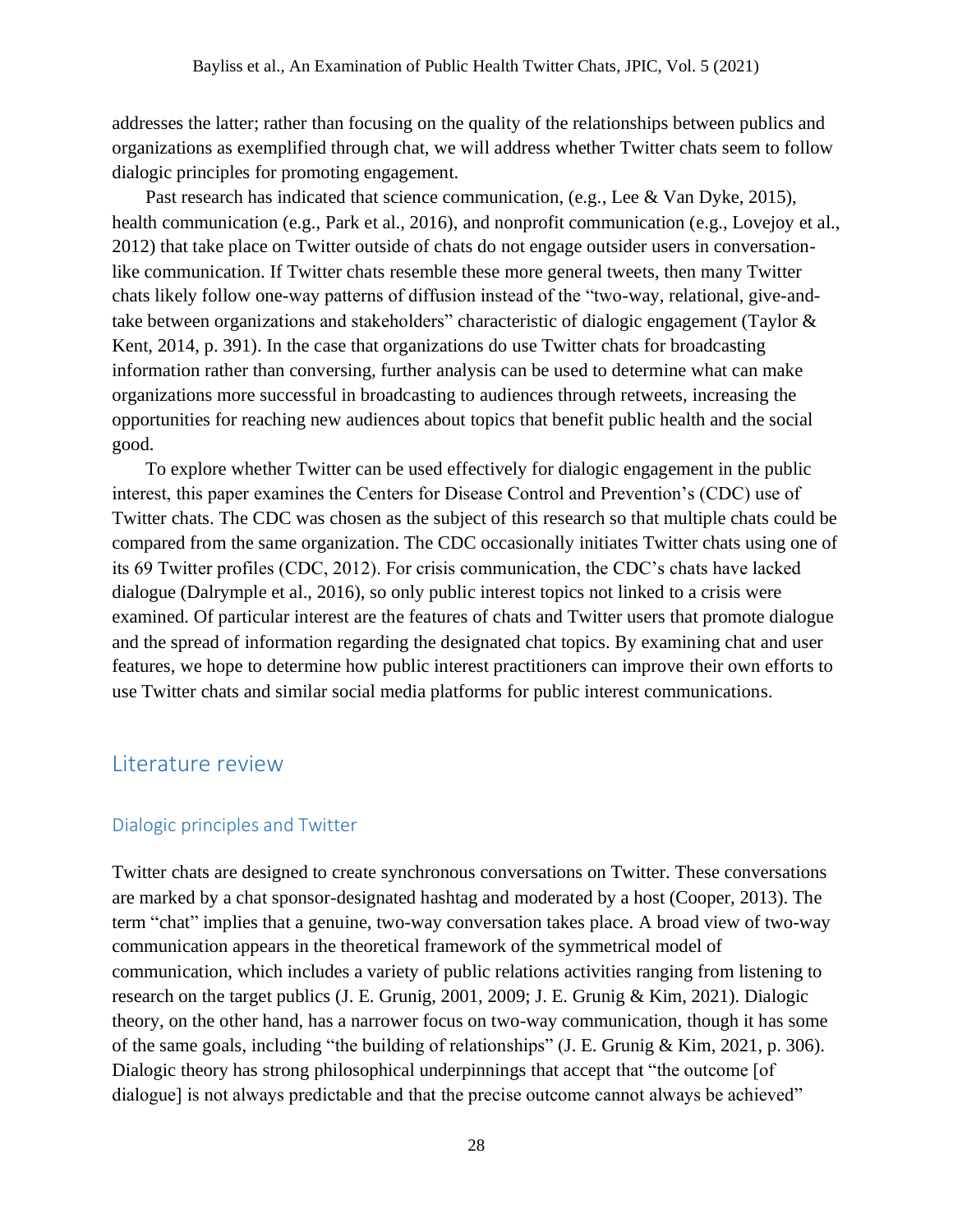(Theunissen & Noordin, 2012, p. 7). Dialogic theory has also been applied specifically to understand the nature of organizations' online communication efforts (Kent & Taylor, 1998, 2014). Therefore, this paper will take a dialogic approach to exploring the use of Twitter chats for public interest communications.

Although internet-based communication channels were once heralded as an opportunity for dialogic communication (Kent & Taylor, 1998), social media have not been found to be particularly dialogic or conducive to two-way, relationship-building communication in practice (Kent & Li, 2020; Lovejoy et al., 2012; Taylor & Kent, 2014). This study addresses whether Twitter chats adhere to the dialogic loop, one of the key principles for online dialogic communication (Kent & Taylor, 1998). A dialogic loop exists if the infrastructure exists for individuals and organizations to respond to one another. Twitter has the technical features required for a dialogic loop (Watkins, 2017), and past research indicates that Twitter can sometimes serve as a better dialogic loop than company websites (Rybalko & Seltzer, 2010). In addition to the presence of technical features allowing organizations and publics to interact, accounts would need to actively communicate with publics during a chat for a functioning dialogic loop to exist. Therefore, this paper examines whether the CDC is using the platform features that allow for the dialogic loop to visibly occur during Twitter chats.

Retweets should be considered a key component of the dialogic loop. Both replies and retweets may be considered types of conversation-oriented, rather than broadcasting, tweets (Grant et al., 2010). A major difference between retweets and replies lies in who is likely to see the conversation. Replies are likely to be viewed by followers only under certain circumstances, such as when audience members follow both accounts or when Twitter predicts that the audience would enjoy the conversation; otherwise, audiences must seek out the information in replies (Twitter, 2020). In contrast, retweets share information with all followers. Retweets bring the rest of the audience into the context of the original comment and extend the public conversation between different participating accounts (Boyd et al., 2010).

To study the flow of information and the dialogic nature of Twitter chats, network centralization can be examined. When peers share information with one another instead of relying on opinion leaders, the network will be noncentralized (Bastos et al., 2018). In other words, when many accounts—rather than a select few—are retweeted, the network will be noncentralized. Therefore, the first way to examine if CDC-sponsored Twitter chats promote a dialogic form of communication is to determine if networks are noncentralized. Past research indicates that Twitter-based discussions tend to be less centralized and more characteristic of two-way conversations when broad topics are discussed (Bastos et al., 2018). Therefore, a Twitter chat with a broad focus will be examined in this study and will be compared with chats with narrower focuses; this type of approach ensures that the study's assessment of the one-way or two-way nature of communication is not unduly influenced by the topic of the chat.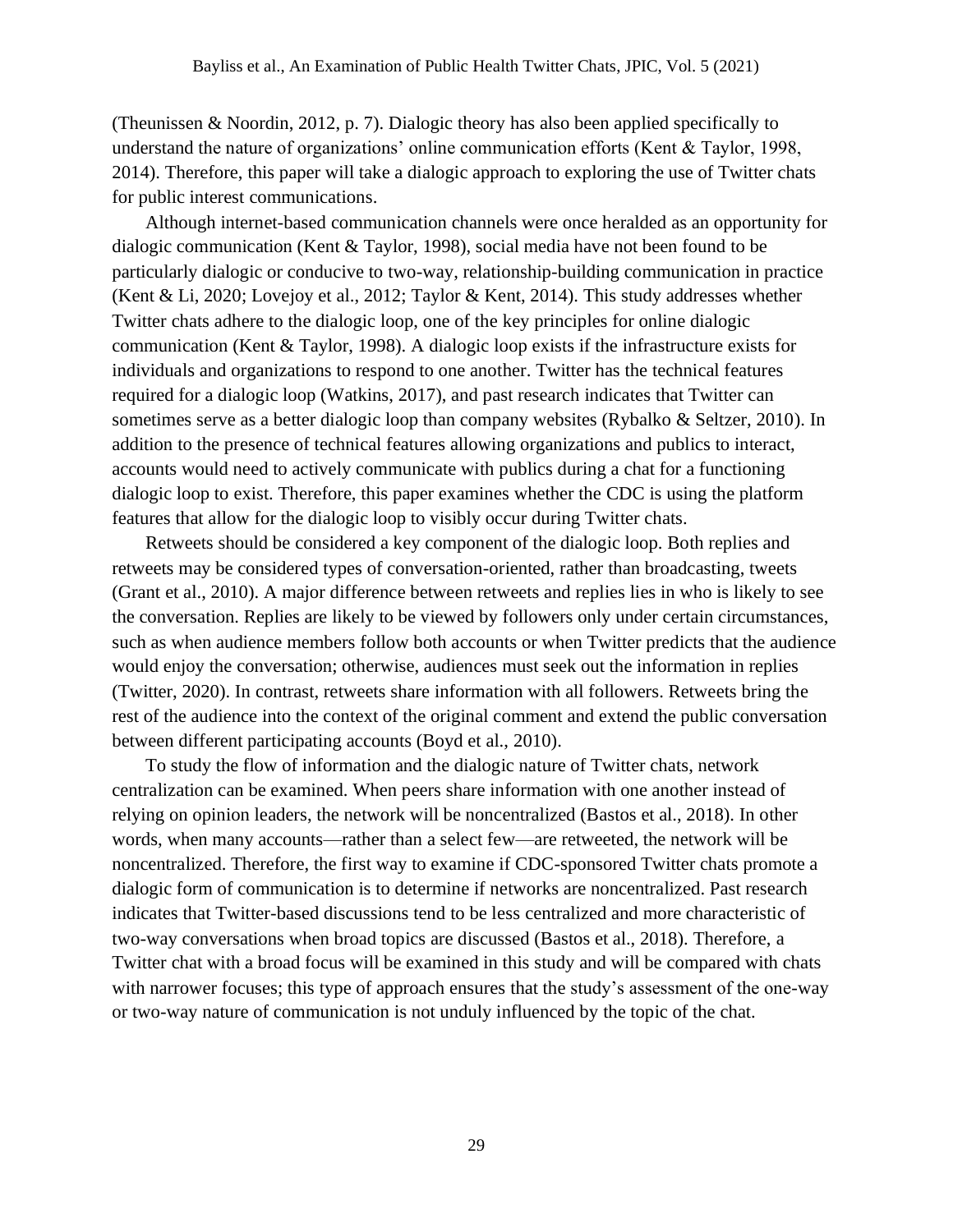*RQ1a:* Are retweet networks centralized, indicating that one-way interactions of diffusion or limited two-way communication is taking place, or decentralized, indicating that dialogic communication may be taking place as account users share information with one another?

In the case that chat retweet networks are centralized around a few accounts, further examination of the opinion leader accounts will be necessary to determine if the one-way nature of the conversation is truly being driven by the lack of a dialogic loop. If the dialogic principles are in place for the Twitter chats, any opinion leaders that do appear should not primarily be from organizations with close ties to the host. For example, when a CDC account hosts a chat, the primary opinion leaders in dialogic communication would not be drawn primarily from the other 68 CDC Twitter accounts. Instead, individuals not associated with the organization should appear among the opinion leaders. If the opinion leaders are primarily from the CDC's own accounts, then any dialogue in the chats would appear to be fully orchestrated, and the chats may simply serve as an excuse to generate and distribute content. Such orchestrated social media chats would serve the role of a virtual pseudoevent, or event planned for the purpose of gaining media coverage; in such cases the meaning of the event is ambiguous and the meaning the organizers give the event is a sort of "self-fulling prophecy" (Boorstin, 1992, p. 12). However, in an age of social media, coverage by the press may not be required, and the virtual pseudoevent may simply give the organization justification to distribute a high volume of content all at once on social media.

*RQ1b:* If networks are centralized, which types of accounts serve as opinion leaders (e.g., organizations or individuals), and do the types of opinion indicate that dialogic principles may be in place for Twitter chats (anyone can become an opinion leader) or the chat operates only as a one-way channel of diffusion?

#### Opinion leadership and retweet prediction

If health and science communicators promoting ideas in Twitter chats do persist in using oneway communication as indicated by organization-dominated centralized networks, further analysis of the chat networks also may indicate how opinion leader accounts, and particularly any organization's accounts supporting the chat, can strategically improve the rate of diffusion.

Opinion leaders' influence has previously been operationalized as "the frequency of one's remarks being passed along by others" and, in the case of Twitter, the frequency of retweets (Choi, 2014, p. 217). Therefore, this study will seek to predict how likely an individual account is to be retweeted. Potential predictors of whether a tweet will be retweeted can be categorized into two types, including social features and tweet features (Petrovic et al., 2011). Social features (user's attributes) are about user's background information while tweet features (tweet's attributes) are only about the tweet itself. A better understanding of how user attributes and tweet attributes contribute to opinion leadership in the context of a Twitter chat could be useful for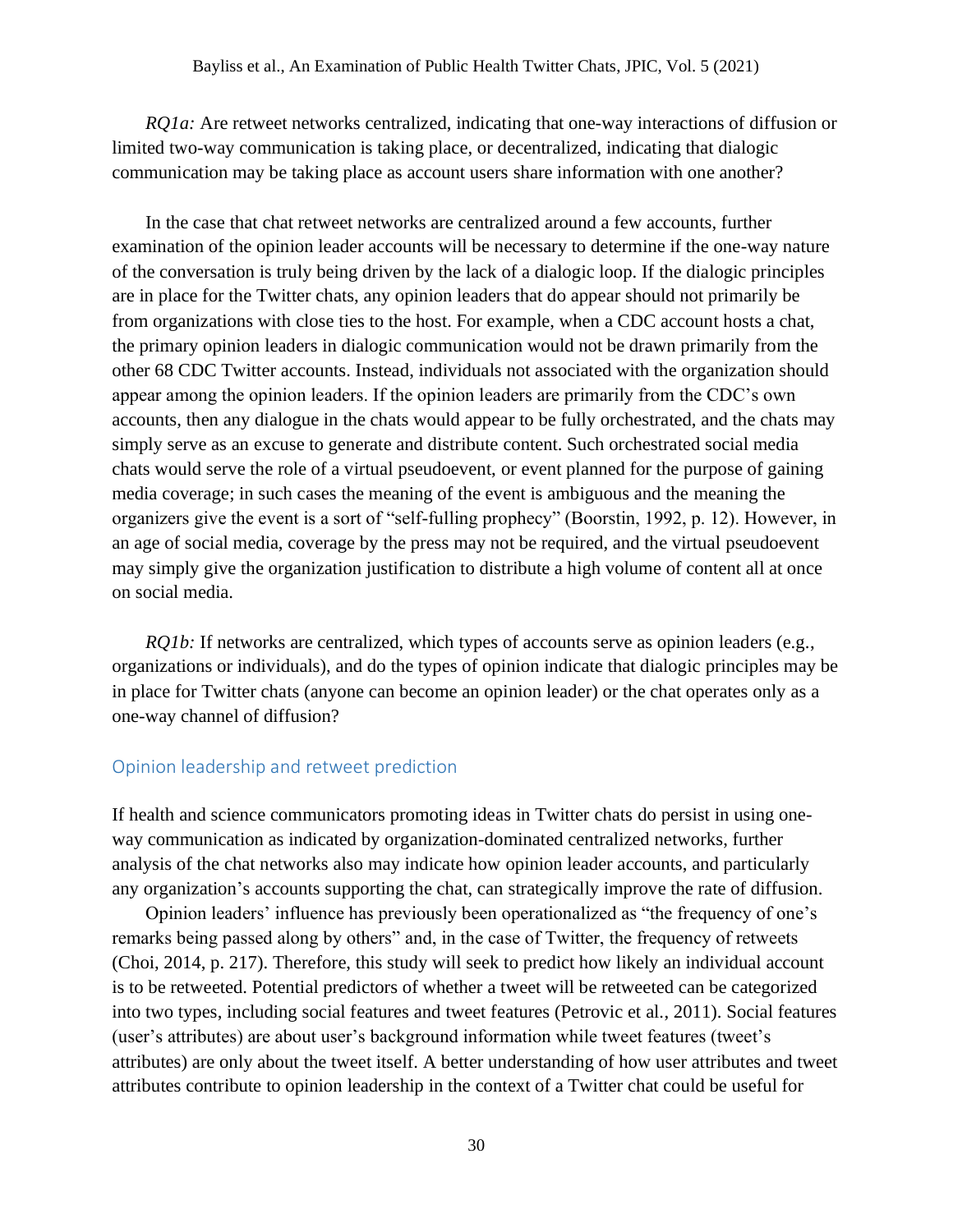both communication practitioners and participants who wish to reach a broad audience during chats.

On Twitter, followers are the accounts that subscribe to tweets from a given Twitter account; in contrast, followees are accounts to which users are subscribed. Both Adnan et al. (2018) and Petrovic et al. (2011) found that the account features of follower and followee numbers predict retweets; however, relatively little consensus exists about which tweet features best predict retweets. Using a dataset of 21 million tweets, Petrovic et al. (2011) found that social features, such as follower and followee numbers, predicted retweets better than features of the tweets themselves. Suh et al. (2010) found that both social features (the age of account, the number of followers, and the number of followees) and tweet features (hashtags and URLs) predicted retweets; however, Suh et al. (2010) also found that the number of past tweets (a social feature) did not have a significant effect on retweets. Therefore, social features such as follower and followee numbers appear to be important predictors of retweets, but other social features and account features merit further study.

Of the limited number of studies that focus on retweets, few focus on the domain of public health (e.g., Petrovic et al., 2011; Suh et al., 2010), and many use only descriptive statistics without showing associations and predictive relationships (e.g., Weitzel et al., 2011). Blankenship et al.'s (2018) study of a sample of tweets with the hashtag #vaccine serves as one of the few studies that focus on predictive relationships between retweets and public health topics. Their results indicated that users with a high follower count (at or above the geometric mean in the sample) are retweeted nearly four times as often as users with a low follower count (below the geometric mean in the sample) after controlling for vaccine sentiment and other user characteristics. In another study of a sample of tweets with the hashtag #pneumonia around World Pneumonia Day in 2011 to 2016, Adnan et al. (2018) found that, after controlling for other factors, a 10-fold increase in follower count will increase the odds of a user's tweet being retweeted by nearly fourfold and, if retweeted, increase the retweet frequency by nearly fivefold.

Communicators in public health could benefit from research regarding the account and tweet features that predict retweets. In trying to improve the diffusion of information over Twitter, the information in this study will help strategic communicators determine whether to prioritize strategies such as increasing the number of account followers, following more accounts, using a more well-established account, or communicating via trusted channels. This study will test various predictors of retweets in the previously described Twitter chats, including both account features (e.g., log<sup>10</sup> of follower count, log<sup>10</sup> of followee count, log<sup>10</sup> of account age in days, and user type), and tweet features (e.g., count of relevant tweets and retweets issued). Results may also inform strategies for how often communicators should tweet and/or retweet during a Twitter chat.

*RQ2a*: Which social (user account) features predict retweets during Twitter chats?

*RQ2b*: Which tweet features predicted retweets during Twitter chats?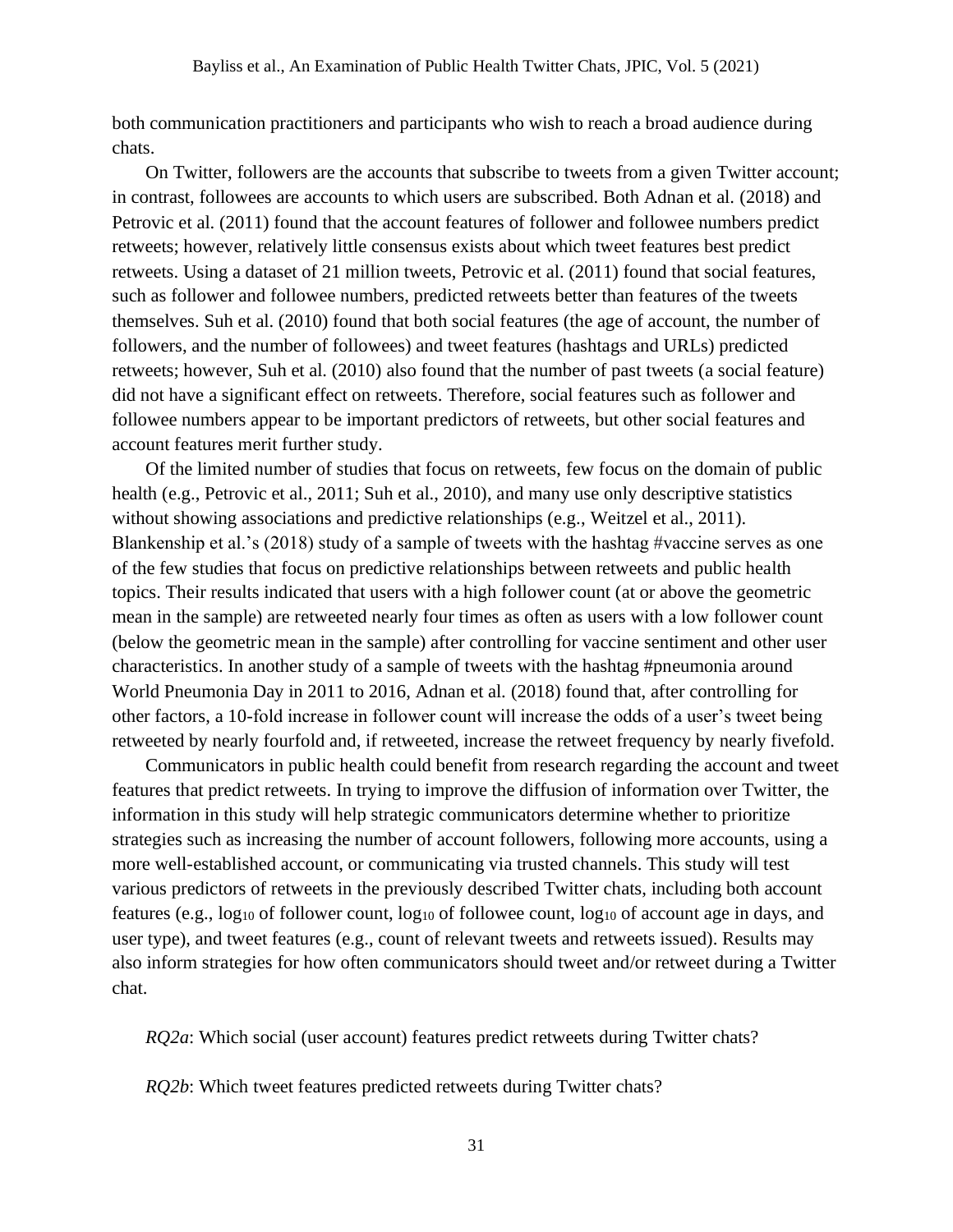# Method

To study these patterns, this research focuses on #PublicHealthChat, a chat organized in September 2016 and hosted by the National Center for Emerging and Zoonotic Infectious Diseases (NCEZID) at the CDC. The event was used to promote official policies and to increase public awareness of public health work. Therefore, #PublicHealthChat serves as an example of how the CDC communicates about public health in a nonemergency situation when no specific health issue is being addressed.

To address *RQ2*, only #PublicHealthChat will be used to examine the effects of tweet and account features. However, to contextualize the level of centralization present in #PublicHealthChat when addressing *RQ1*, three additional chats also organized by CDC Twitter accounts during this same month also were examined as a point of comparison for #PublicHealthChat's level of centralization and opinion leader characteristics: #AMRChallenge, #HIVAgingChat, and #CDCPrep2016 (see Table 1). In contrast to #PublicHealthChat, the other three Twitter chats focused on specific issues, such as HIV (#HIVAgingChat), antimicrobial resistance (#AMRChallenge), and emergency preparedness (#CDCPrep2016). Because all four events occurred in the same month, the comparison controls for possible changes in the external environment, such as secular change in the number of Twitter users. Therefore, these three casefocused Twitter chats will be used to compare the spread of information for specific public health topics with the spread of information for a broad, topic-nonspecific campaign, #PublicHealthChat.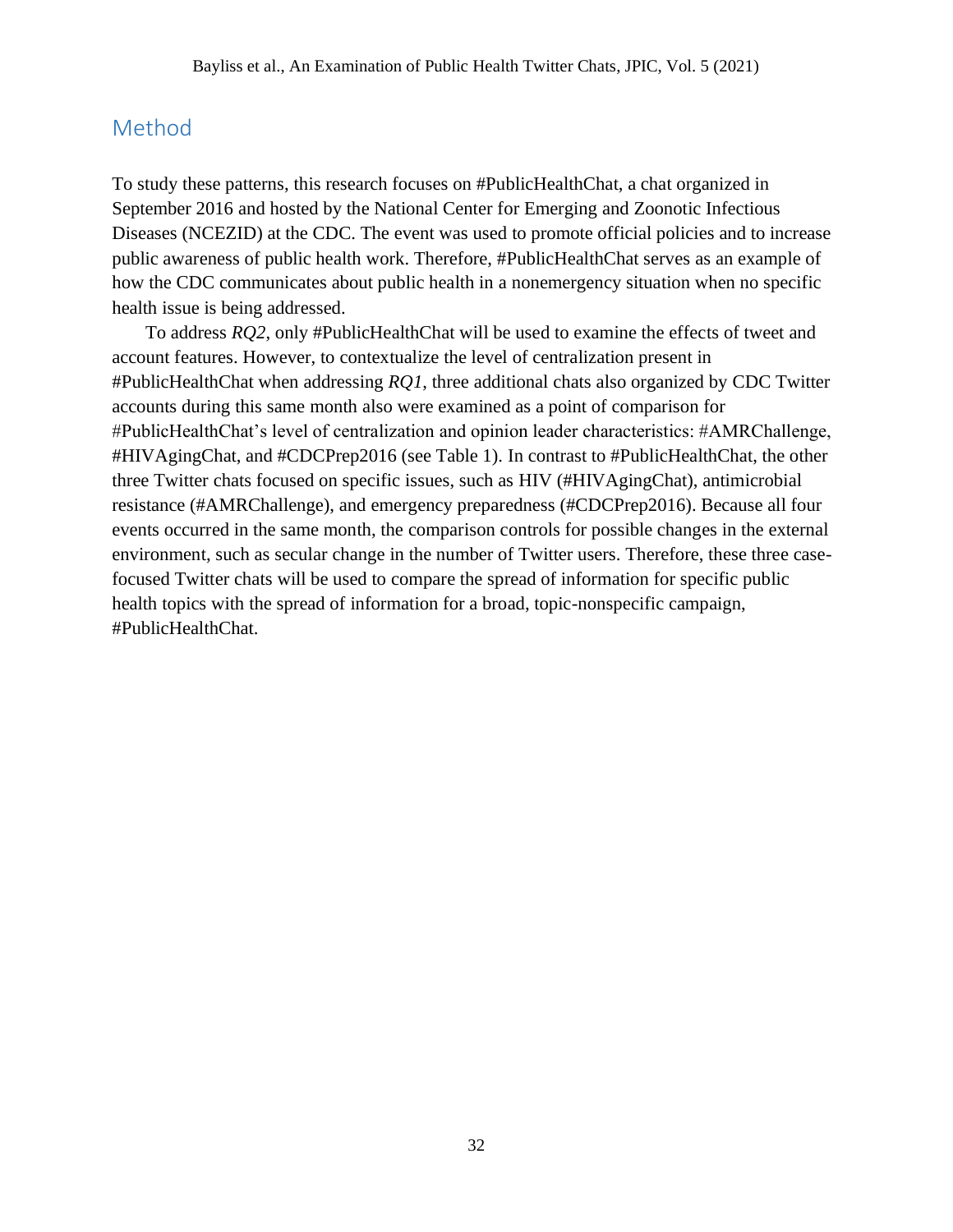## *Participant Demographics*

| Hashtag           | Event                                                                                      | Date and time*            | Event hosts                                                                                                                                                                                             |
|-------------------|--------------------------------------------------------------------------------------------|---------------------------|---------------------------------------------------------------------------------------------------------------------------------------------------------------------------------------------------------|
| #PublicHealthChat | Future of Public Health<br><b>Twitter Chat</b>                                             | Sep 22, 2016<br>$1pm-2pm$ | NCEZID**<br>$(\text{\&CDC\_NCEZID})$<br>American Public Health<br>Association (@GetReady)                                                                                                               |
| #AMRChallenge     | <b>Antimicrobial Resistance</b><br>Diagnostic Challenge<br><b>Twitter Chat</b>             | Sep 15, 2016<br>$2pm-3pm$ | CDC (@CDC.gov)<br><b>NIH Director</b><br>(@NIHDirector)                                                                                                                                                 |
| #HIVAgingChat     | HIV Aging Chat, part of<br>the event of "National"<br>HIV/AIDS and Aging<br>Awareness Day" | Sep 16, 2016<br>$3pm-4pm$ | Randomized Trial to Prevent<br>Vascular Events in HIV<br>(@reprievetrial)<br>National Library of Medicine<br>$(\textcircled{a}$ NLM_HIV plus 50)<br><b>AIDS</b> Clinical Trials Group<br>(@ACTGNetwork) |
| #CDCPrep2016      | <b>National Preparedness</b><br><b>Month Twitter Chat</b>                                  | Sep 27, 2016<br>$1pm-2pm$ | <b>CDC</b> Emergency<br>(@CDCEmergency)                                                                                                                                                                 |

\*All times in Eastern Daylight Saving Time (USA), 4 hours behind Universal Coordinated Time (UTC-4). \*\*NCEZID: National Center for Emerging and Zoonotic Infectious Disease

# Data collection

Tweets containing #PublicHealthChat, #AMRChallenge, #HIVAgingChat, and #CDCPrep2016, were obtained through a combination of Twitter Search Application Programming Interface (API) and web scraping techniques. Because developers can only retrieve tweets via the Twitter Search API published in the past 7 days with a frequency of less than 180 requests per 15 minutes, the process is somewhat limited; to address this problem, collection was supplemented with a web scraping technique, namely TwitterScraper

[\(https://github.com/taspinar/TwitterScraper\)](https://github.com/taspinar/TwitterScraper), which was developed based on Twitter's website search to automatically retrieve tweets' IDs. This inventory of IDs is more complete than API data. To collect data consistently for all four chats, only tweets from 5 hours before each Twitter chat started to 1 hour after the event ended were retained for analysis. In total, 5,169 tweets were eventually retained and analyzed from the four Twitter chats, 1,074 of which were from #PublicHealthChat.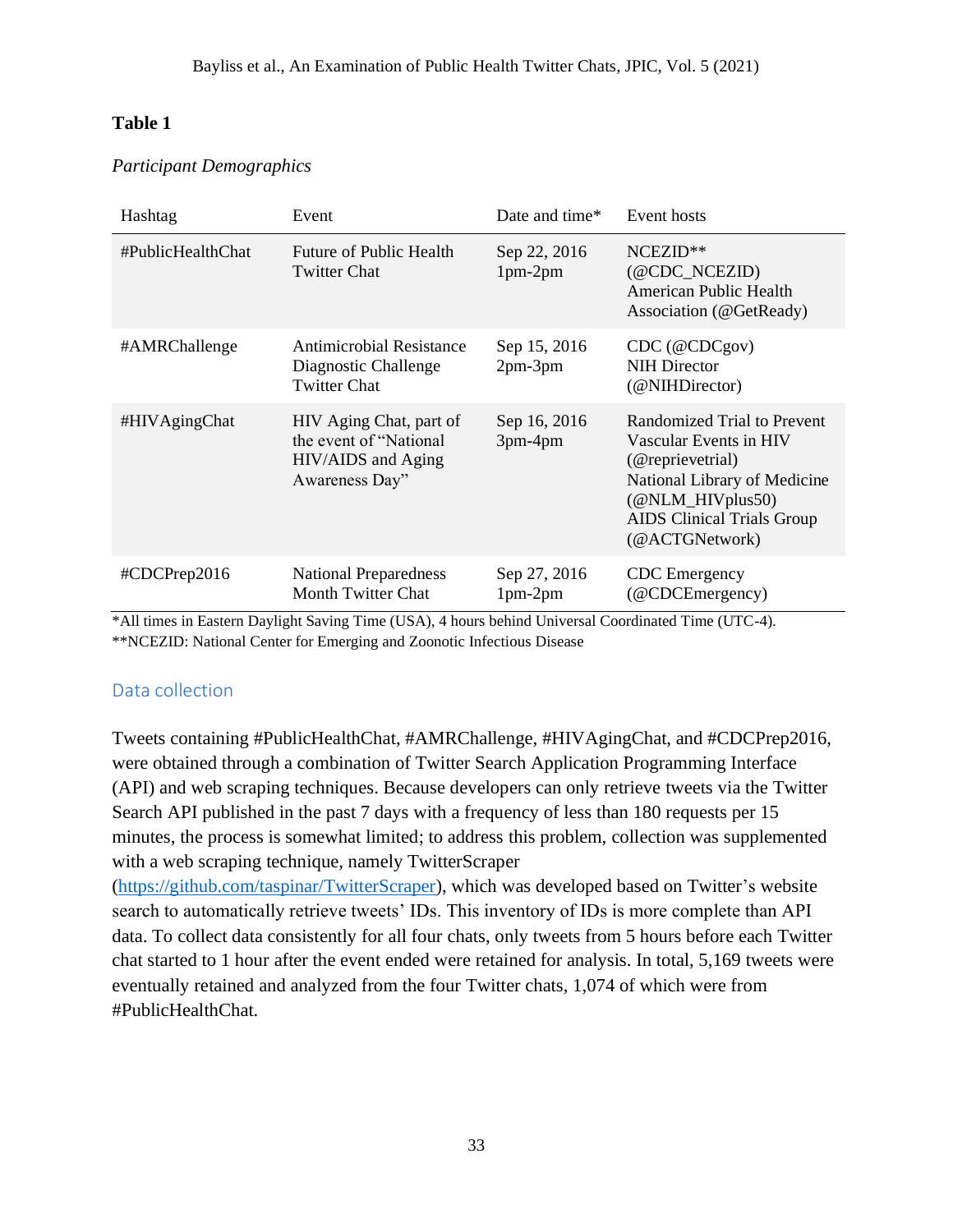#### **Measures**

For the included tweets, several variables were measured, including retweets received, follower count, followee count, account age, original tweets, and user type. Retweets issued were measured to answer both research questions. Retweets received, follower count, and user account creation dates were obtained directly as part of the API calls. Account age then was calculated as the number of days between the date on which the account was created and the date on which the Twitter chat occurred.

Retweets issued refers to the number of posts that a given user retweets from others pertaining to a specific hashtag. As defined by Suh et al. (2010), there are two ways to identify retweets: regular expression method and feature retweet method. The feature retweet method identifies retweets by checking the column of retweeted\_status through API calls; however, this method excludes retweets created using the copy and paste method and RT @ to designate tweets as retweets. In contrast, the regular expression method identifies retweets by scanning for retweet text markers, namely RT @ syntax; therefore, the regular expression method was used to identify retweets in this study. A related variable, original tweets count, refers to the number of tweets a user has created originally and excludes all retweets. Tweets that were not found to be retweets using the regular expression method were sorted by user ID and the number of original tweets each user has posted was counted.

Finally, account user types were identified using content analysis. Three coders were trained to classify all users who had participated in at least one of four hashtag events into four mutually exclusive categories of identities: government agencies and non-governmental organizations (NGOs); media organizations; individual health-related professionals; and miscellaneous accounts. To establish inter-coder reliability, a random subset of 150 users was obtained. Two coders independently looked through these listed users' Twitter profiles and annotated their categories according to the definitions. After that, Cohen's Kappas (1960) were calculated to measure the interrater reliability. The initial reliability scores were lower than 0.70. Therefore, the two coders discussed the disparities one by one until consensus was reached. Then the codebook was extended to include clarifications over those disparities. Two coders continued to code another 103 users separately and calculated a second run of interrater reliabilities. Ultimately, the reliabilities of four categories were 0.92 (Government agencies and NGOs), 0.85 (Media organizations), 0.89 (Individual health-related professionals), and 0.86 (Miscellaneous) respectively. The average Kappa was 0.88, indicating a high level of interrater reliability.

One coder then coded the remaining users. In our analysis, we operationalize opinion leaders as the top 10% of users who tweeted most (both original tweets and retweets) in the sample. In the generalized linear regression model, user type was dichotomized into three dummy variables—i.e. Health-related Organizations or Not, Media or Not, and Professionals or Not. However, because too few users qualified as media organizations, they were excluded from the regression analysis.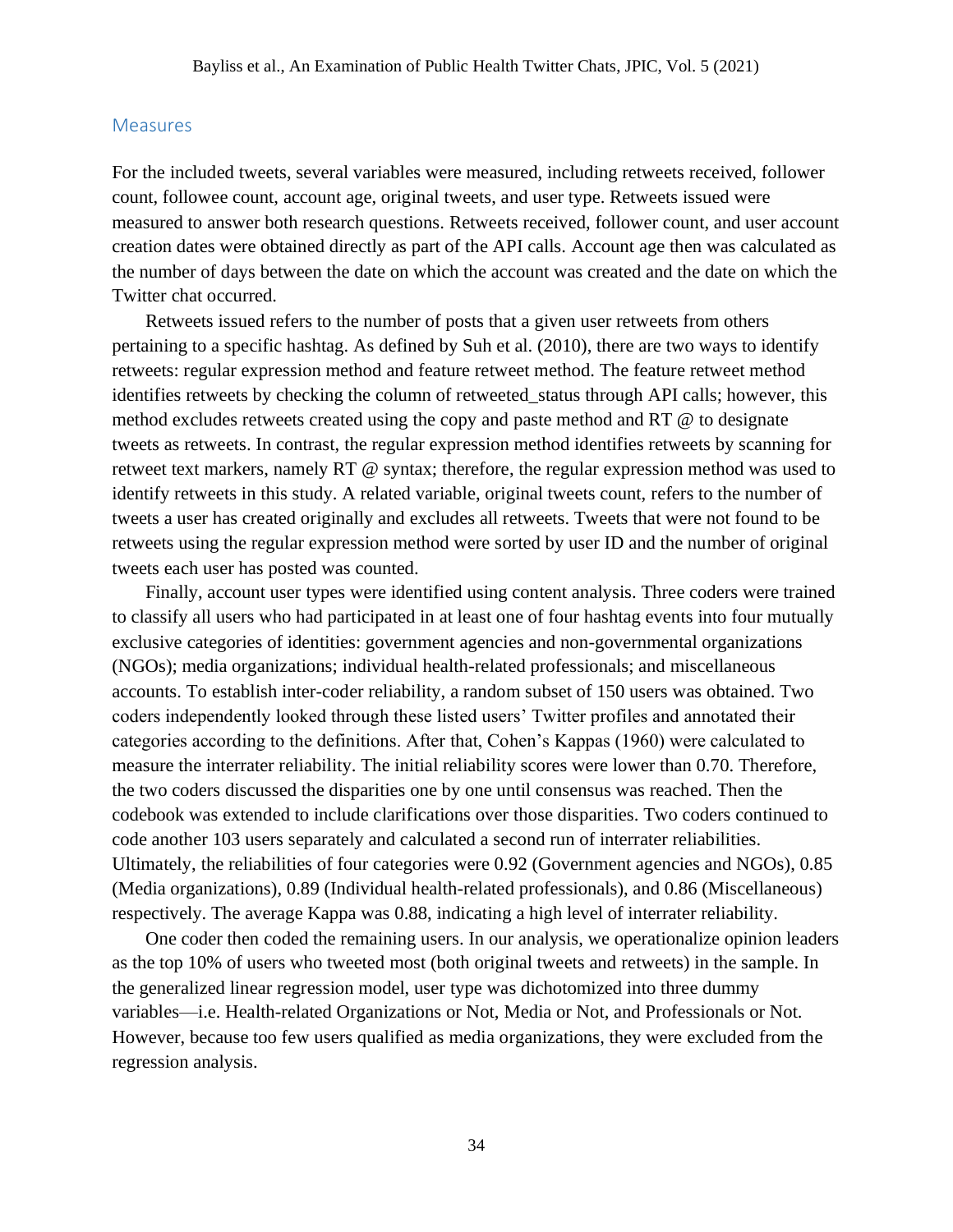#### Analysis

#### Health chat networks

Social network analysis was used to determine whether information shared during the chats more closely resembled broadcasting or dialogic communication (*RQ1*). Four retweeting networks were constructed from four datasets respectively—#PublicHealthChat, #AMRChallenge, #HIVAgingChat, and #CDCPrep2016. Nodes can represent everything from individuals to countries, and networks represent any ties between these nodes (Opsahl et al., 2010). For this study, nodes denoted the Twitter users who mentioned the hashtag, while edges denoted retweeting relations. For example, when user A retweeted a post from user B, an edge, starting from node B and targeting at node A, was constructed to illustrate this retweeting relationship.

Furthermore, several critical network attributes such as network density, node centrality, and network centralization were calculated and compared. Density in social network analysis is the ratio of potential connections that has turned into actual edges. Higher density means the network's nodes are more closely related.

Node centrality is a series of measurements used to define how important a node is for the whole network structure. The most widely used measurement is called degree centrality, which is the number of other nodes to which a given node is adjacent. In social network analysis, degree is equivalent to the number of edges. In our study, the retweet network is a directed graph, as the retweeting relation (edge) is asymmetric; user A could retweet B's post without the need to ask B for permission, and B may not reciprocate by retweeting user A. Therefore, directionality of edges does and can be divided into two sub-categories: in-degree and out-degree. In-degree centrality is the number of other users from whom a given user has retweeted, while out-degree centrality is the number of other users who have retweeted posts from a given user.

Based on node centrality, Freeman (1979) developed a measurement of network centralization, which is the sum of difference of node centrality divided by its maximum in a graph with the same size. Using numeric expression, network centralization =  $100^* \Sigma (C^* - Ci)$  / Max Σ(C\*-Ci), where C\* is the maximum centrality and Ci refers to centrality of *i*th node. This value unveils how the most central node exceeds others' centrality. The most centralized network is the star network, where nodes are all related to the star (in the center of the network) but not to each other. In this network, the star dominates the whole message's transmission activity, and its centralization value equals to 1. It will decrease to 0 only when the network is completely interconnected.

#### Retweet prediction

Regression analysis was performed to examine which tweet and user features predicted retweets (*RQ2a* and *RQ2b*). R package pscl (version 3.1.3) in R 3.1.2 was used. For tweet features, we examined the number of relevant original tweets posted (in the limited time range) and the number of relevant tweets retweeted from others. The following account features were also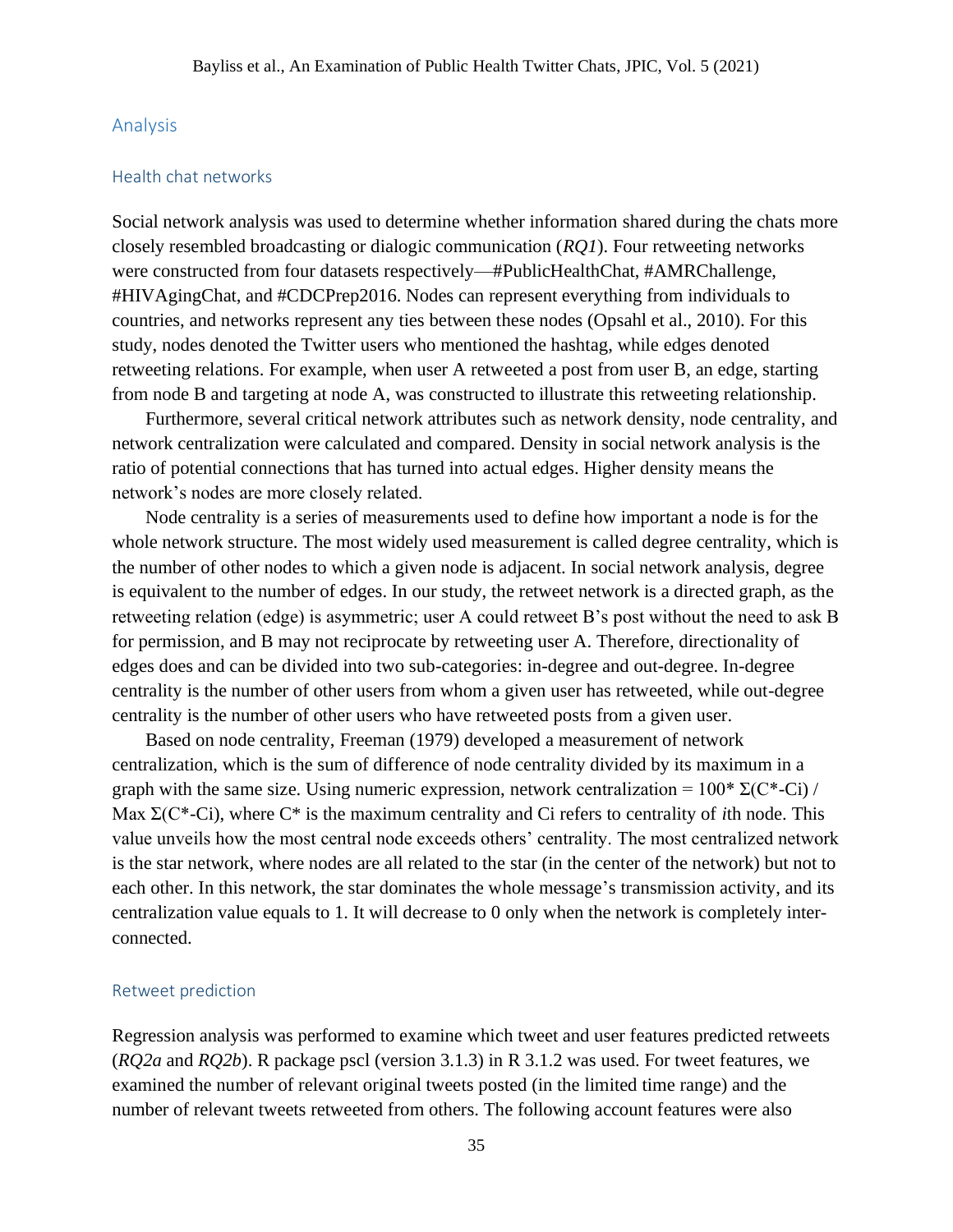examined: the logarithm (base 10) of one's number of followers, the logarithm (base 10) of one's followee count, the logarithm (base 10) of the age of one's Twitter account (in day), whether the Twitter user was an organization or not, and whether the Twitter user was a professional or not.

Given that retweet data is usually over-dispersed count data with excessive zero values, the best fit model would be a hurdle count model (Fu & Chau, 2013; Mullahy, 1986) with one truncated model for positive counts and one hurdle model for zero counts. Specifically, for zero vs non-zero values, binomial distribution with logit link function was fitted (logistic hurdle model). For positive count values, negative binomial distribution with log link was fitted. Since retweet frequency is count data and is often skewed with long tail, negative binomial distribution is more appropriate than other discrete distribution such as Poisson, which assumes the mean value to be equal to the variance. The analysis revealed a dispersion parameter (theta) of 3.72, indicating an overdispersion of the distribution of retweet count, justifying this decision.

## **Results**

In our sample, the CDC-initiated Twitter chat #PublicHealthChat generated 1,074 tweets and involved up to 348 unique users (see Table 2). For all unique users, although the average number of total tweets per unique user (including retweets) was 3.09, the average number of original tweets per user was 1.14. Furthermore, the 398 original tweets (37.1% of the sample) were originally written by only 74 unique users. This low number of original tweets explains why the median of original tweet per user in the sample was 0.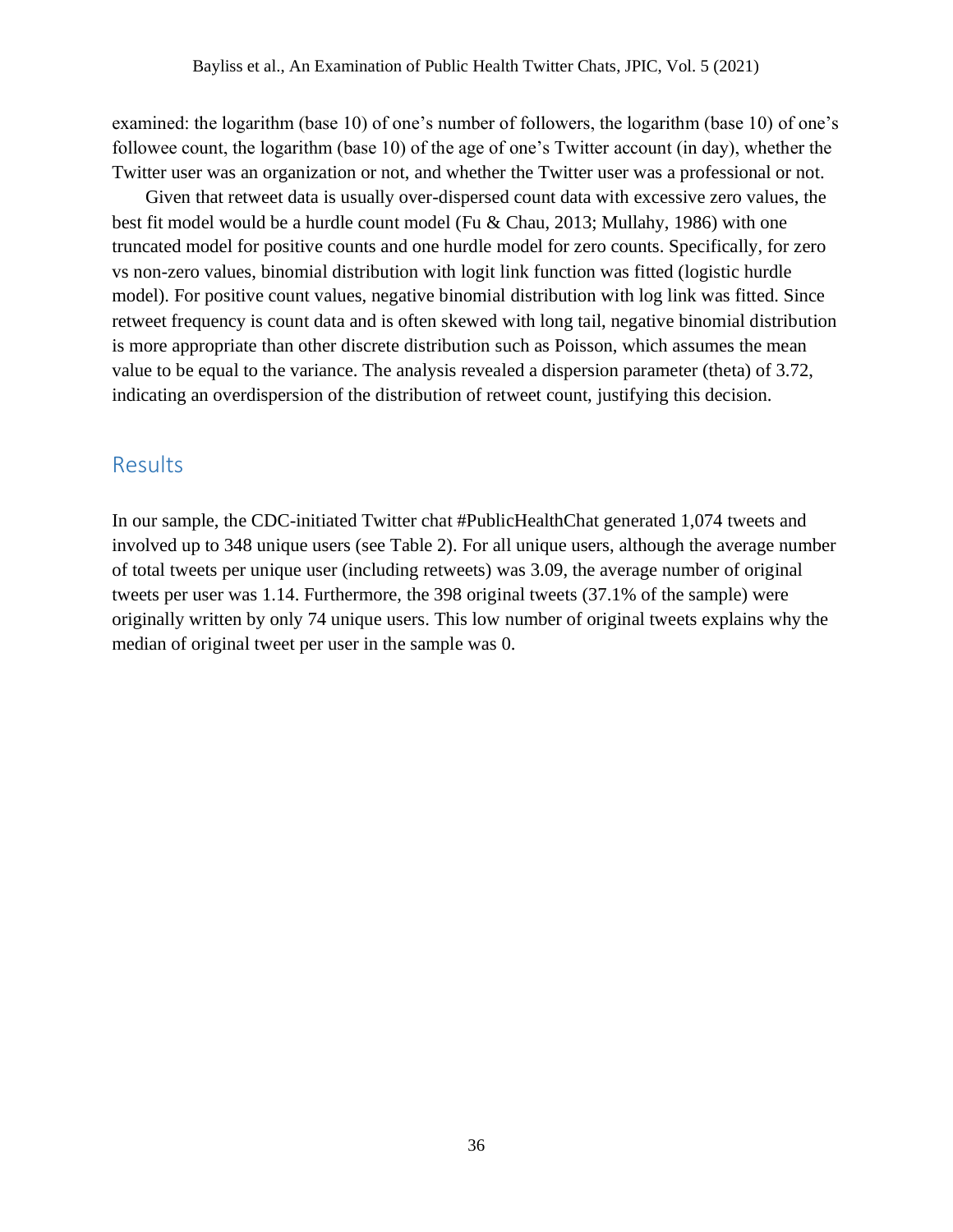| Account and tweet                                        | #PublicHealthChat | #AMRChallenge | #HIVAgingChat | #CDCPrep2016 |
|----------------------------------------------------------|-------------------|---------------|---------------|--------------|
| features                                                 |                   |               |               |              |
| Number of tweets                                         | 1,074             | 1,440         | 887           | 1,768        |
| Original tweets                                          | 398 (37.1%)       | 361 (25.1%)   | 238 (26.8%)   | 601 (34.0%)  |
| Total unique users                                       | 348               | 444           | 99            | 548          |
| Unique users with<br>original tweets                     | 74 (21.3%)        | 43 (9.7%)     | 46 (46.5%)    | 65 (11.9%)   |
| Mean tweets per<br>unique user (SD)                      | 3.09(6.19)        | 3.24(9.21)    | 8.96 (20.64)  | 3.23(9.26)   |
| Median tweets per<br>unique user $(Q1, Q3)$              | 1(1, 2)           | 1(1, 2)       | 2(1, 8.5)     | 1(1, 2)      |
| Mean original tweets<br>per unique user* (SD)            | 1.14(4.52)        | 0.81(4.64)    | 2.40(3.53)    | 1.10(6.46)   |
| Median Original<br>tweets per unique<br>user* $(Q1, Q3)$ | 0(0,0)            | 0(0,0)        | 0(0,4)        | 0(0,0)       |

## *Descriptive Statistics for the Twitter Events*

Q1: first quartile; Q3: third quartile; SD: standard deviation.

\*The denominator is the total number of unique user and not the number of unique users who posted original posts.

#PublicHealthChat, #AMRChallenge, and #CDCPrep2016 had similarly high levels of unique users and relatively high levels of nonoriginal, retweeted content compared to #CDCPrep2016 (see Table 2). Although #HIVAgingChat generated the highest average number of posts per unique user (8.96, including both original and retweets) and the highest percentage of unique users who tweeted original tweets (46.5%), it had the fewest participants ( $N = 99$ ).  $\text{HCDCPrep2016}$  involved the most unique users ( $N = 548$ ) and elicited the greatest number of tweets (*N* = 1,768). #AMRChallenge had the lowest percentage of users who drafted their own posts (9.7%), indicating that most users simply retweeted rather than posted their own tweets during the #AMRChallenge event.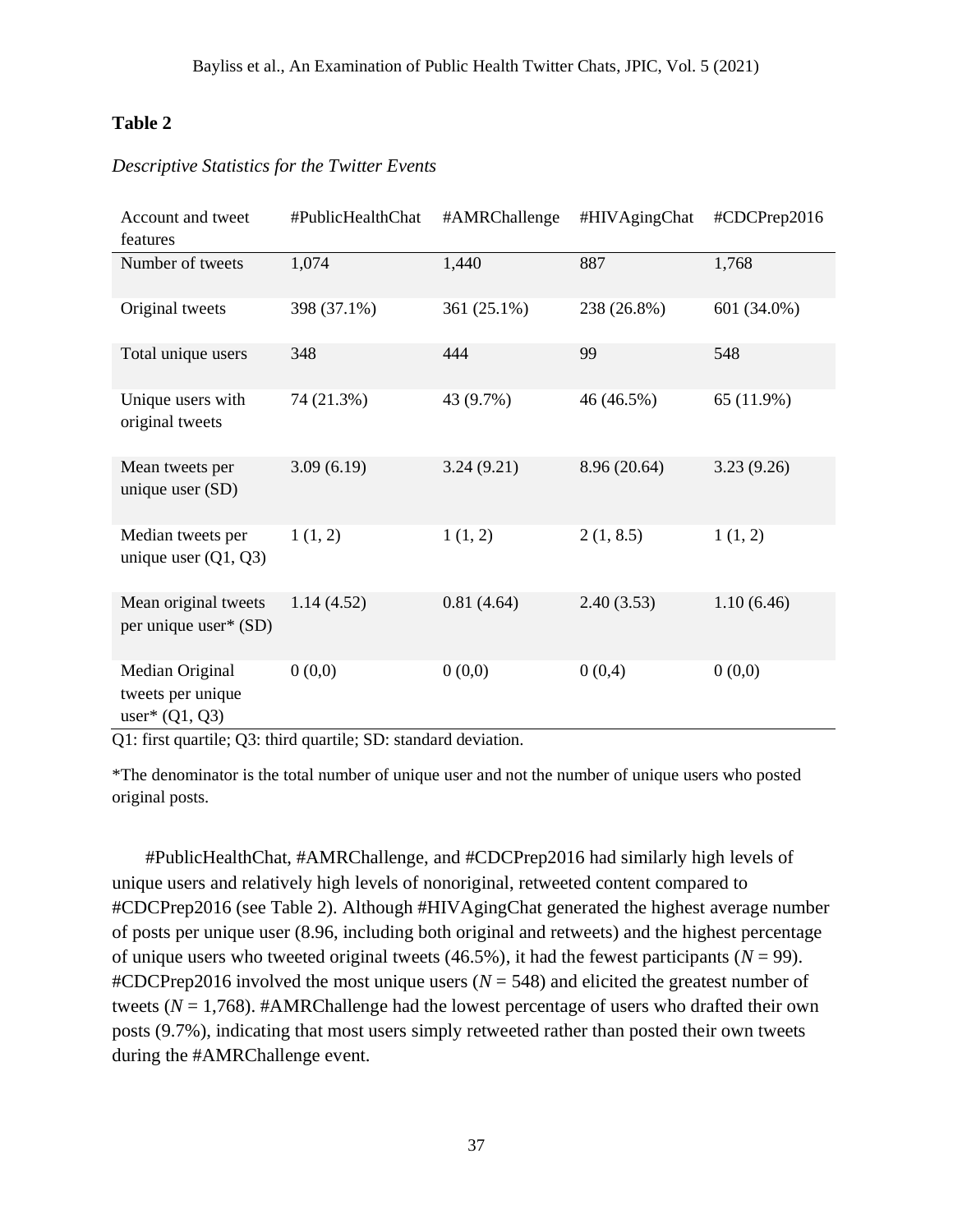| Hashtag           | Nodes <sup>*</sup> | Edges | Density | Centralization | Highest<br>out-degree centrality** |
|-------------------|--------------------|-------|---------|----------------|------------------------------------|
| #PublicHealthChat | 328                | 507   | 0.004   | 0.26           | @CDCgov(92)                        |
| #AMRChallenge     | 438                | 563   | 0.003   | 0.65           | @CDCgov (284)                      |
| #HIVAgingChat     | 97                 | 319   | 0.003   | 0.21           | @NIAIDNews (23)                    |
| #CDCPrep2016      | 534                | 836   | 0.003   | 0.60           | @CDCemergency (321)                |

## *Statistics of Retweet Networks*

\*These retweet networks do not include those solitary users who have never retweeted others nor have been retweeted by others. Therefore, the numbers of nodes in these network might be inconsistent with unique users reported in Table 1.

\*\*Out-degree centrality denotes the number of other users who have retweeted posts from given users. It is different from the count of retweets received as some other users might retweet more than one time from the given user.

## *RQ1:* Twitter chat networks

#### Centralization

All four chat's network analysis revealed that, comparatively speaking, the retweet network of #PublicHealthChat is moderately centralized, less centralized than #AMRChallenge or #CDCPrep2016 but more centralized than #HIVAgingChat (see Table 3). However, the distribution of out-degrees of #PublicHealthChat was skewed with a long tail, clustering around 0.

#### Opinion leaders

Opinion leaders, as represented by the top 10% users (*n* = 32) of #PublicHealthChat, dominated the retweet network, as they were responsible for over 97% of the total number of retweets (outdegrees). Similarly, the top 10% of users for #AMRChallenge and #CDCPrep2016 were responsible for 100% of the retweets for each of those chats. In contrast, less than half of the retweets for #HIVAgingChat (48%) were generated by the top 10% of users.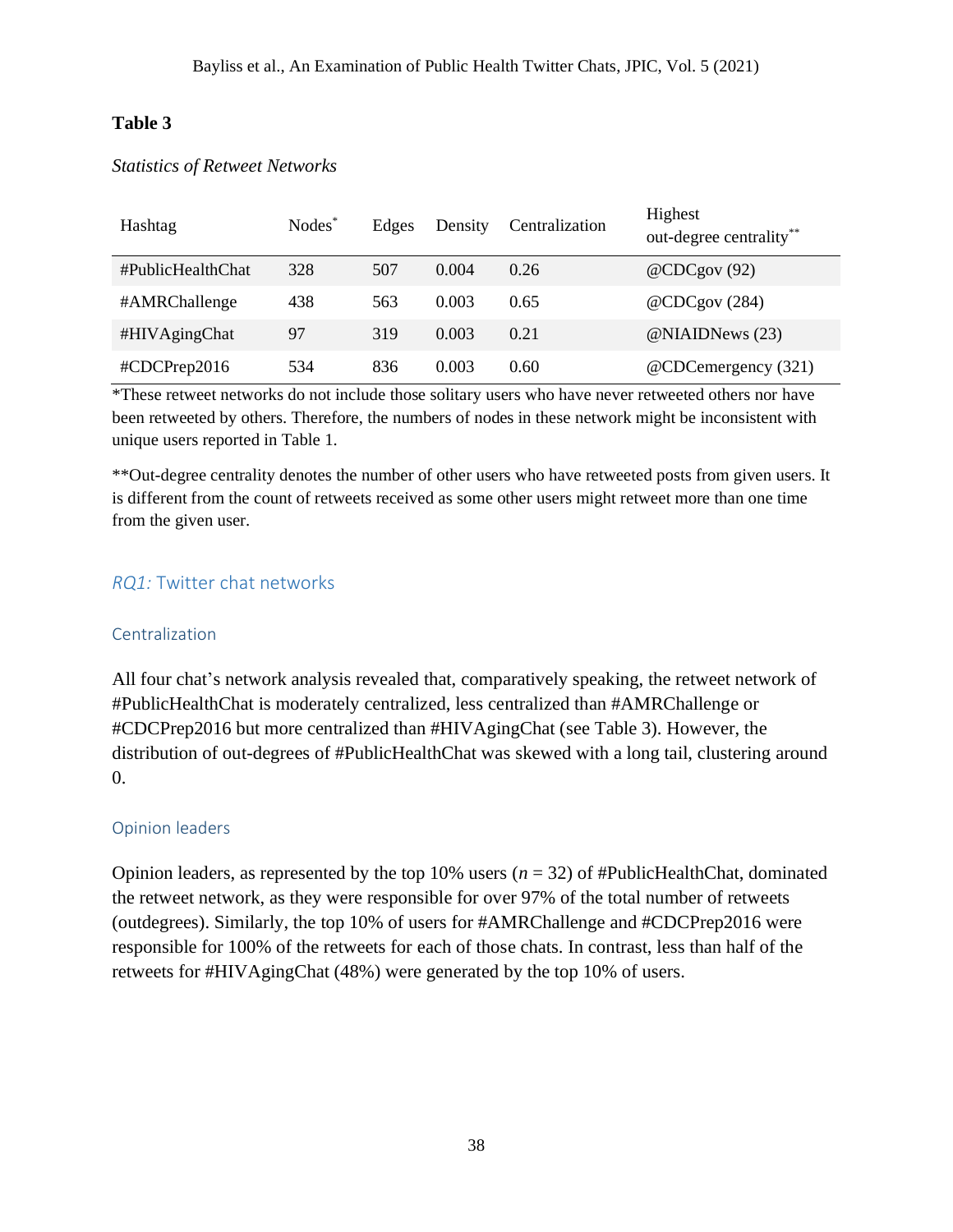| Hashtag           | Count | Share of<br>out-degree* | Organization | Professional | Media      | <b>Others</b> |
|-------------------|-------|-------------------------|--------------|--------------|------------|---------------|
| #PublicHealthChat | 32    | 97.0%                   | $26(81.2\%)$ | $4(12.5\%)$  | $0(0.0\%)$ | $2(6.3\%)$    |
| #AMRChallenge     | 46    | 100.0%                  | $16(36.4\%)$ | 18 (40.9%)   | $1(2.3\%)$ | $9(20.5\%)$   |
| #HIVAgingChat     | 10    | 48.0%                   | 7(70%)       | $1(10.0\%)$  | $0(0.0\%)$ | $2(20.0\%)$   |
| #CDCPrep2016      | 53    | 100.0%                  | 15 (28.3%)   | $11(20.8\%)$ | $2(3.8\%)$ | 25 (47.2%)    |

#### *Makeup of Top 10% of Users*

\*The "share of out-degree" refers to the percentages of edges in the retweet network that were originated from the top 10% users.

When compared with the other three Twitter chats, #PublicHealthChat was found to have the largest portion of organization profiles  $(81.2\% , n = 26)$  for its 32 opinion leaders (top 10% of users), although all four chats' opinion leaders were dominated by organization profiles (see Table 4). The most retweeted account for #PublicHealthChat was @CDCgov, even though it was not the host of this event (the hosts were @GetReady and @CDC\_NCEZID). The accounts @CDC\_NCEZID, @DrFriedenCDC, @CDCGlobal, and @PublicHealth were also among the top five retweeted users, all of which were held by health-related organizations. For the other three Twitter chats examined, the top users were similarly all government agency accounts (see Table 3 for the accounts with the highest out-degree centrality).

#PublicHealthChat as well as #HIVAgingChat had no media accounts among their top 10% of users. In contrast, of the 53 top users for #CDCPrep2016, two (3.8%) were media accounts and only 15 (28.3%) were organization profiles. #PublicHealthChat also had a low proportion of professional accounts involved as opinion leaders (4/32, 12.5%) similar to #HIVAgingChat  $(1/10, 10.0\%)$  and #CDCPrep2016  $(11/53, 20.8\%)$ . #AMRChallenge had the highest percentage of professionals (18/46, 40.9%) involved as top users. In short, although #CDCPrep2016 and #AMRChallenge showed some variation in the types of opinion leaders involved, opinion leaders for all the chats tended to be organizations.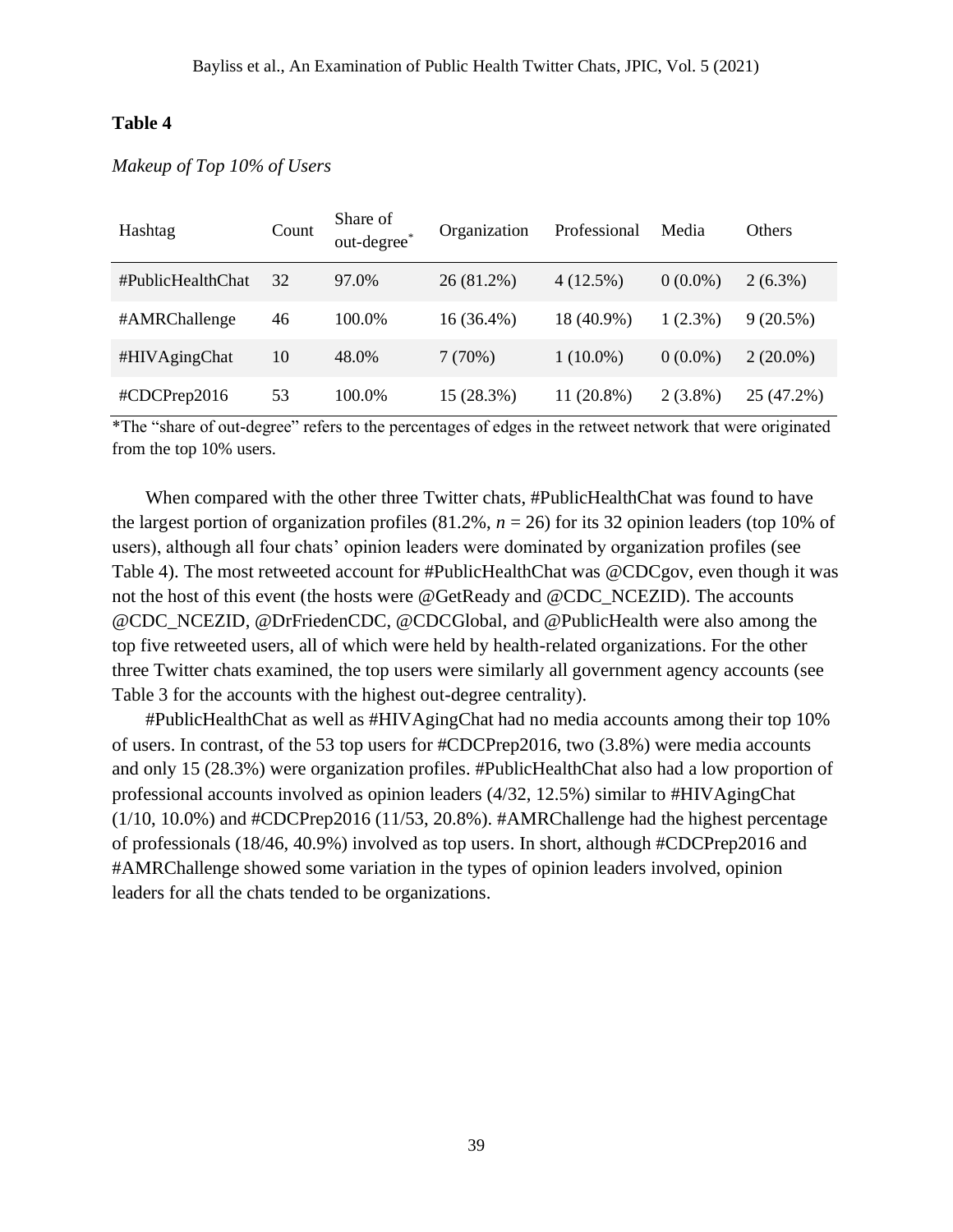## *Factors Associated with the Number of Retweets Received Using a Hurdle Model*

| Hurdle model (logistic)     | Odds ratio    | 95% CI           | $\mathbf P$  |
|-----------------------------|---------------|------------------|--------------|
| Log10(followers)            | 2.2563        | 0.8611, 5.9117   | 0.0978       |
| Log10(followees)            | 1.2652        | 0.2208, 7.2511   | 0.7917       |
| Retweets issued             | 0.9353        | 0.7785, 1.1237   | 0.4749       |
| Original tweets             | 4.8496        | 2.5403, 9.2583   | < 0.0001     |
| Organization                | 4.3759        | 0.7144, 24.8214  | 0.0955       |
| Professional                | 0.0179        | 0.0003, 1.2706   | 0.0643       |
| $Log10$ (account age)       | 4.3849        | 0.0883, 217.6836 | 0.4581       |
|                             |               |                  |              |
| Count model (neg. binomial) | Relative risk | 95% CI           | $\mathbf{P}$ |
| Log10(followers)            | 2.1513        | 1.6234, 2.8508   | < 0.0001     |
| Log10(followees)            | 0.8003        | 0.4470, 1.4329   | 0.4535       |
| Retweets issued             | 1.0047        | 0.9551, 1.0569   | 0.8560       |
| Original tweets             | 1.0635        | 1.0372, 1.0904   | < 0.0001     |
| Organization                | 1.7763        | 0.6688, 4.7178   | 0.2490       |
| Professional                | 1.9318        | 0.6391, 5.8392   | 0.2433       |

Dispersion parameters (theta) =  $3.7781$ . Log-likelihood =  $-145.9$  (degree of freedom = 17)

## *RQ2:* Retweet prediction for #PublicHealthChat

For #PublicHealthChat, both account features (*RQ2a*) and tweet features (*RQ2b*) were examined using a two-component hurdle model over the retweet frequencies. The original tweets issued (tweet feature) were found to significantly predict retweets (see Table 5). If users posted one more original tweet, the odds of their #PublicHealthChat tweet being retweeted (the possibility of being retweeted divided by the possibility of not being retweeted) would increase by 4.85 times (95% CI, 2.54, 9.26;  $p < 0.001$ ); if retweeted (tweet feature), there would be a 6% increase in its retweet count (adjusted prevalence ratio =  $1.06$ ,  $95\%$  CI,  $1.03$ ,  $1.09$ ,  $p < 0.001$ ). If a tweet is retweeted, a tenfold increase in the number of followers (account feature) increases the count of retweets by 2.15 times (95% CI, 1.62, 2.85, *p* < 0.001). However, the two-fold increase in the odds of being retweeted in the first place by a ten-fold increase in follower count was not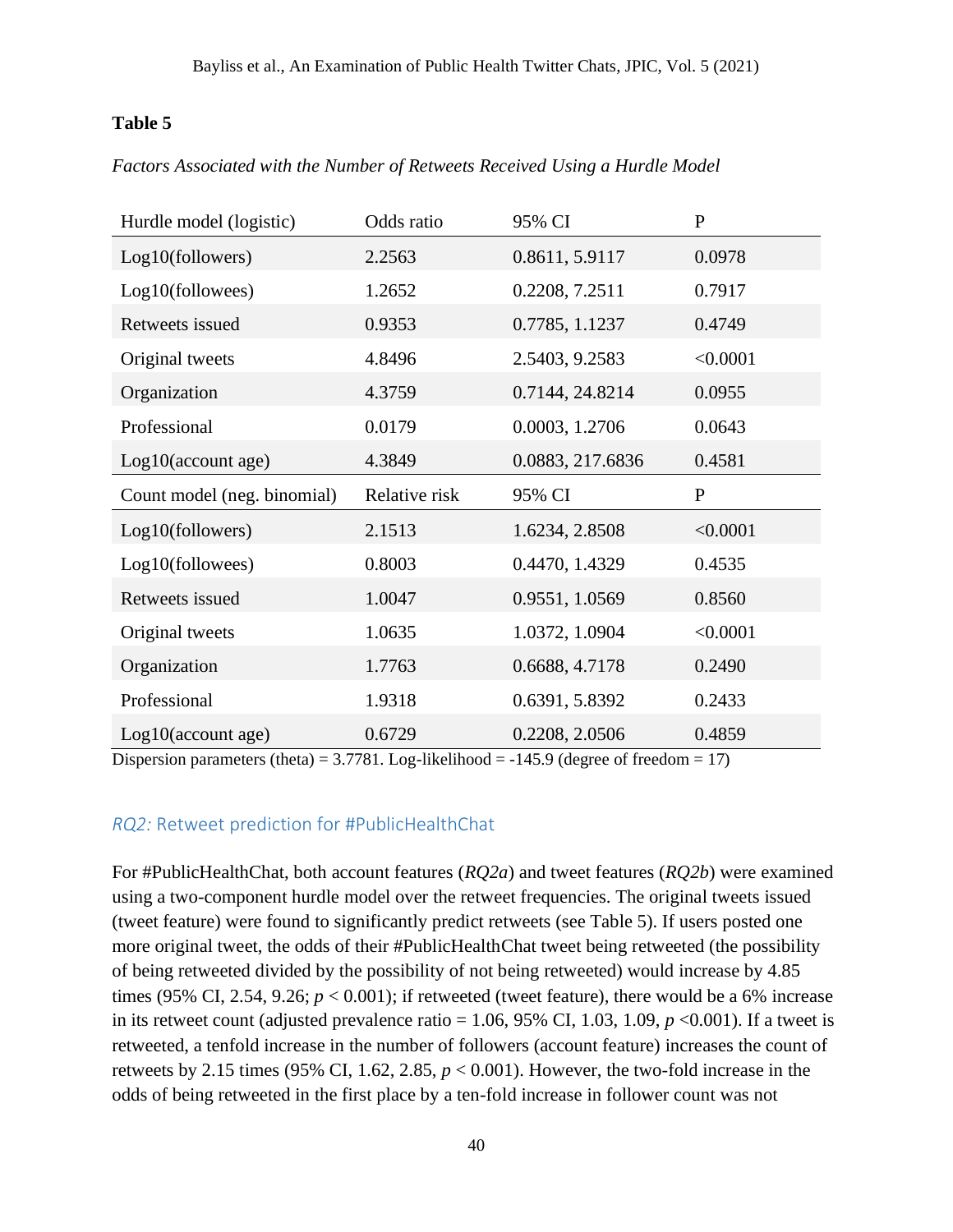statistically significant (adjusted odds ratio = 2.2563, 95% CI, 0.8611, 5.9117,  $p = 0.0978$ ). Therefore, users who generated a higher number of original tweets (tweet feature) as part of #PublicHealthChat were more likely to be retweeted by others, and the number of followers they had (account feature) did not necessarily increase the number of retweets.

## **Discussion**

This study has compared four Twitter chats hosted by the CDC to identify communication patterns relevant to public interest communicators and constitutes one of the first studies that compare multiple Twitter chats pertinent to public health communication. As discussed in the results related to *RQ2*, the findings have practical implications for those wishing to become influential opinion leaders in Twitter chats, in that certain factors like original tweets lead to more retweets. Moreover, the nature of the network of tweets addressed in answer to *RQ1* has important implications for interpreting Twitter chats in terms of the dialogic loop. The lack of structure allowing for dialogue in these chats should be further explored, as well as the features of the chats that public interest organizations could improve in practice.

#### Twitter chat outcomes: Diffusion rather than dialogue

The relatively low number of users generating original tweets for all four chats, including #PublicHealthChat, indicates that Twitter chats often may lead to one-way interactions of diffusion, rather than dialogic engagement, despite the use of the term 'chat.' In particular, #PublicHealthChat reflected the power-law phenomenon, indicating that the retweet network is centralized around health-related organizations. Although past research has indicated that tweets regarding less specialized information tend to have less centralized networks (Bastos et al., 2018), in this case the broad topic of discussion seems to have been mainly an opportunity for various organization-sponsored accounts to diffuse their ideas.

The strong role of organization-run accounts as opinion leaders for #PublicHealthChat is consistent with past findings of how science organizations approach communication on social media (e.g., Lee & Van Dyke, 2015; Su et al., 2017). Given that many of the opinion leaders at the center of the centralized network were health organization accounts related to (or under the umbrella of) the CDC, the chat appears largely to have been orchestrated. In other words, accounts related to the CDC tweeted content and then retweeted one another as part of this chat. Public interest communicators in other organizations may similarly recruit sister and partner organizations to further diffuse information as part of Twitter chats. However, such strategies cannot improve the functional structure of the dialogic loop (Kent & Taylor, 1998), and, more importantly, such a strategic, instrumentalist approach to Twitter chats makes the chats inherently not dialogic (Kent & Lane, 2021).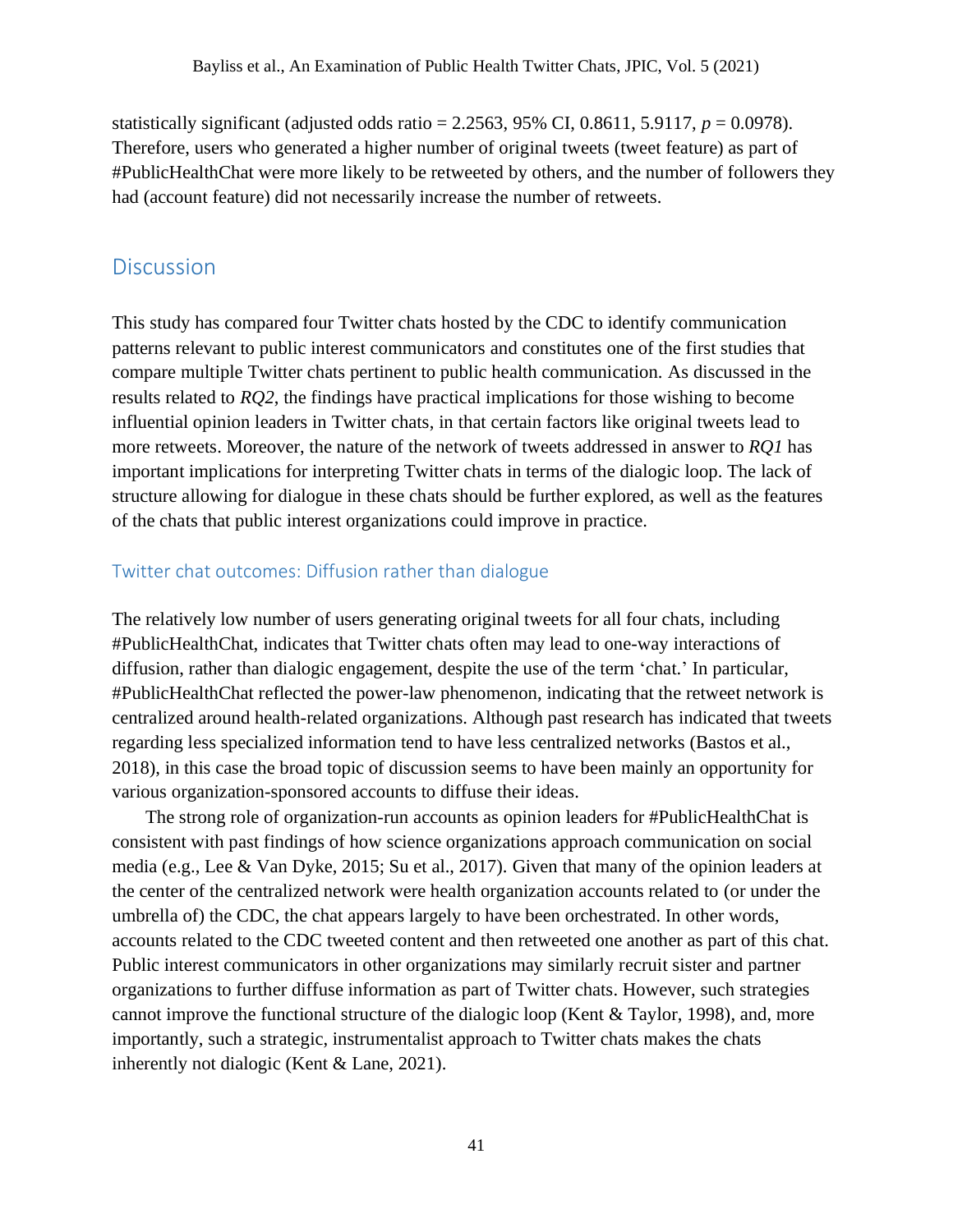### Twitter chats as pseudoevents

Given that these chats appear to have been orchestrated, the chats seem to function as a sort of social media pseudoevent. Public interest communications develop through trigger events (Fessmann, 2017), and organizations may be using such pseudoevents to draw attention to issues when no trigger events occur naturally. Two potential strategies can be derived from this observation: organizations can use timeliness to make the events more authentic, or they can lean into pseudoevents as a strategy for marshalling resources for promoting dialogic engagement.

To make Twitter chats more authentic as events, timeliness may be a key strategy. The only chat that appeared less like a pseudoevent was #CDCPrep2016. This chat involved a more diverse array of opinion leaders than #PublicHealthChat (see Table 4) even though it had a similar network shape in terms of density and centralization. This finding may explain, in part, #CDCPrep2016's relatively higher number of total tweets and number of unique users compared to #PublicHealthChat. The very specific and relatable subject matter, compared to that of #PublicHealthChat, may have made opinion leader diversity possible, as the chat centered on National Preparedness Month during September, when hurricanes are common. The timeliness of the #CDCPrep2016 topic may have lent authenticity lacking in the other chats, making it less like a pseudoevent. However, the highly centralized network and low rate of original tweets of #CDCPrep2016 still means that the chat was primarily characterized by interactions of diffusion rather than interactions of conversation. As such, although the chat avoided the inauthenticity of pseudoevents, it did not engage audiences in dialogue.

The tweets regarding emergency preparedness during a time when emergencies are likely to occur may have made the #CDCPrep2016 chat more useful, leading to more involvement from a diverse array of users. While studying the dialogic nature of Twitter, Watkins (2017) found that the usefulness of the information, one of the five principles of dialogic communication, can change the dialogic quality of tweets and improve target publics' reactions to tweets. To set the grounds for interactions of conversation for a science-focused Twitter chat, therefore, strategic communicators should ensure that chat topics are timely and provide information that the public can use. An emphasis on timely Twitter chats gives more authentic news value to the chat and avoids the potential inauthenticity of a virtual pseudoevent.

## Redeeming the pseudoevent: An opportunity for improving the dialogic loop?

However, an alternative to making the chats timely is to begin to take advantage of the time flexibility of a pseudoevent. Although the technical features are present in Twitter for the dialogic loop to exist, the CDC's procedures during a chat do not appear to allow for a dialogic loop. These procedures, wherein individual accounts are not engaged, may be due to a lack of available personnel within the host organization. Particularly in science and health communications, knowledgeable employees would need to be available to support direct engagement and, hopefully, dialogue with social media accounts during chats. Although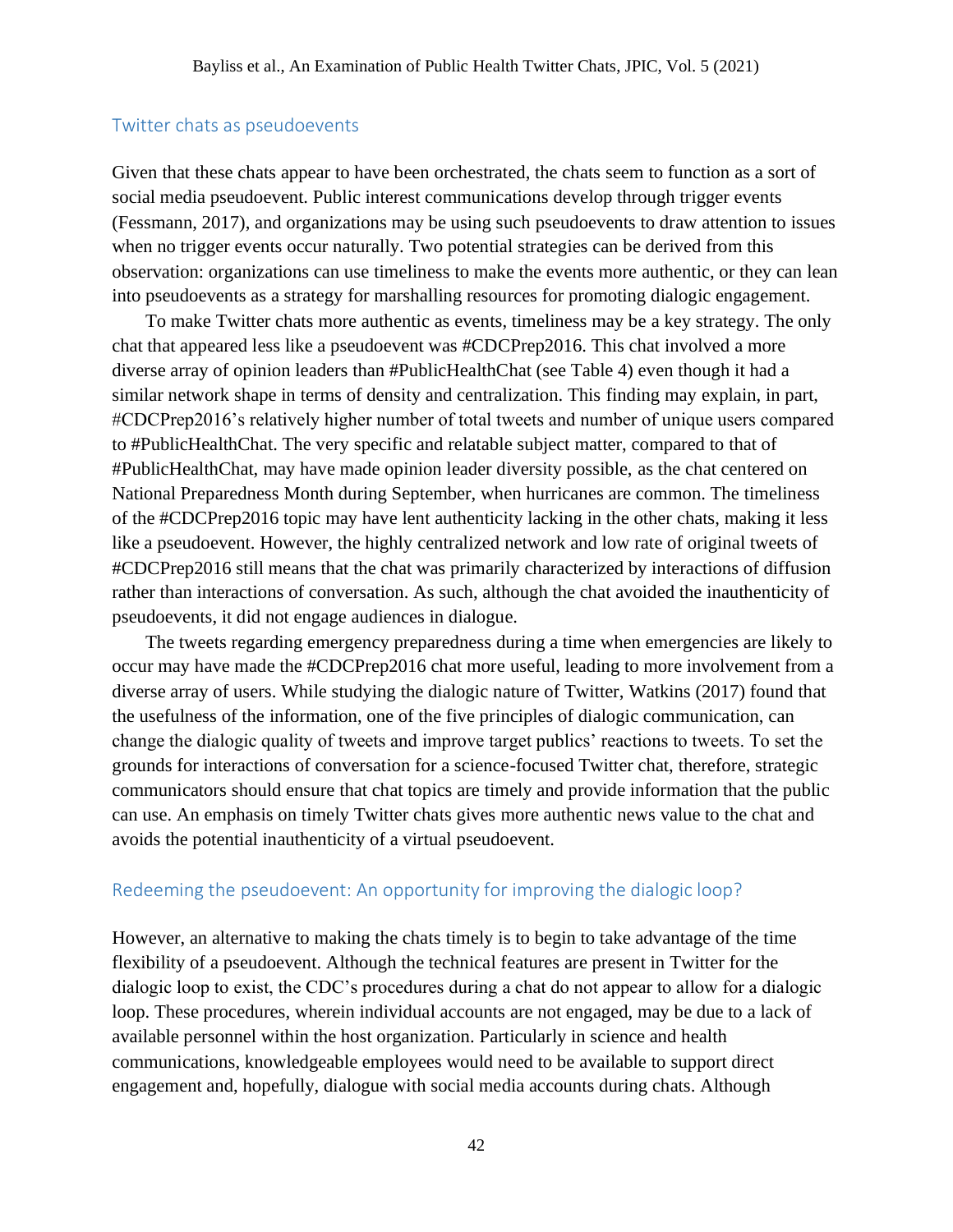organizational resources may limit the number of qualified individuals available to assist in dialogic communication, organizations should consider dedicating employees to the task of supporting engagement during dedicated chats because Twitter chats offer an opportunity for authentic dialogic engagement for a short burst. Organizations such as the CDC may see dedicating employees to engaging with the public as a strain on resources; however, from another perspective, dialoging on social media would ideally take place all the time, and Twitter chats serve as a compromise, making dialogic public interest communications available for a manageable, limited amount of time.

Public interest communicators may therefore use Twitter chat pseudoevents to promote communication during times when the greatest number of personnel are available to help assist in engaging with participants. More personnel may allow the structure of a dialogic loop to exist and improve the opportunity for truly dialogic communication, which requires that dialogue allow for information based on personal experience instead of only scientific information (Kent & Lane, 2021). A true exchange of ideas could be used to reduce any perceived power differentials, build mutual understanding between organizations and their publics, and establish greater trust. Dialogic communication on social media is difficult and may be even more so with a large governmental organization, but Twitter chats' structure could be redesigned to make dialogue at least possible.

## Characteristics that predict retweets

Despite the merits of dialogic communication, the focus of Twitter chats currently seems to be on information diffusion. Organizations hoping to become opinion leaders should take note that, in our study, only users who tweeted original material rather than retweets were likely to then be retweeted. To attract more retweets, more relevant tweets will further improve accounts' influence in this retweet-able group, leading to more retweets. This finding may be encouraging for organizations that are late to joining conversations on Twitter and wish to use such chats primarily for diffusion. Despite having shorter account ages and fewer followers, these organizations may still be able to reach a large audience if they compose original tweets during Twitter chats. However, this finding also could have important implications for encouraging organizations to take part in a more dialogic approach to communication (Kent & Lane, 2021). Original tweets, rather than merely sharing what others have stated, offer opportunity for a dynamic response to the Twitter conversation even as they provide opportunity for more attention.

## Limitations

Through a comparative study design, our study reveals the nature of public health Twitter chats in terms of dialogue and opinion leadership. However, the method does have limitations. First, our analysis was limited to Twitter data, as we have no knowledge regarding the intent of the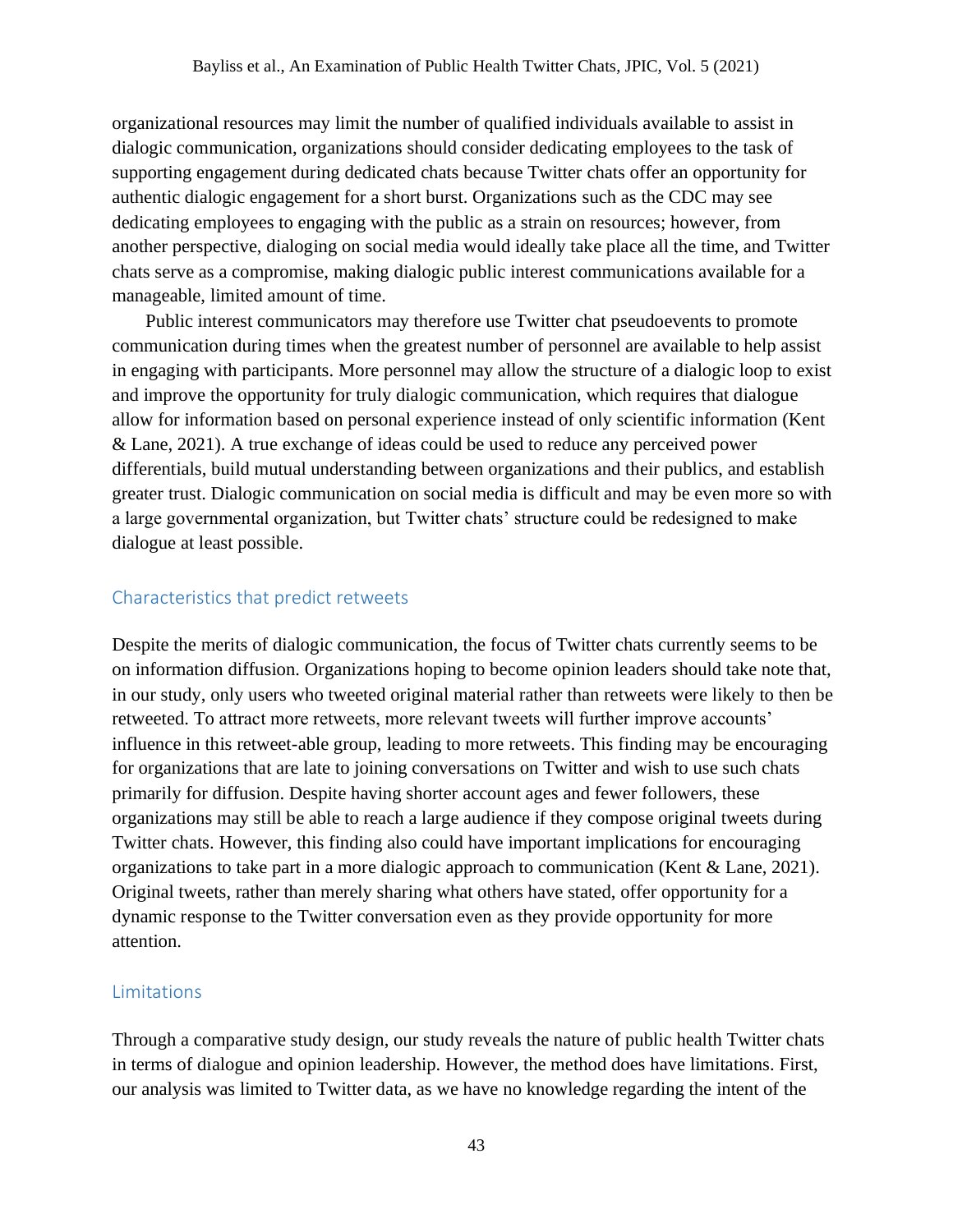Twitter chat hosts; therefore, although we assume that elements of the chats are orchestrated by multiple CDC accounts, we have no proof. Second, in the analysis of retweets we took three predictors into account but may have omitted other, unknown confounding variables. Finally, Twitter does not show a complete retweeting route to its audience (Liang et al., 2019; Meng et al., 2018). It only displays the starting and ending node, thus skipping all intermediaries. User A could read a post, originally written by user B, from user C's page and retweet it afterwards. Literally speaking, the message flowed from B to C to A. In practice, however, we can only recognize retweeting relation between A and B, leaving out C's role as an intermediary. Thus, the retweeting networks we tested below may miss some details which might lead to an overestimation of the social impact of the source, whose voice may not reach out that broadly without those intermediaries.

## Conclusion

Current use of Twitter chats indicates that organizations communicating information relevant to the public good do not support the dialogic loop during these so-called chats. To improve the dialogic potential for chats, strategic communicators would need to spend more time reading and responding to other users' tweets. The centralized nature of the retweet network indicates that chats currently serve, perhaps intentionally, as organization-dominated platforms for information diffusion rather than conversation. The fact that dialogic potential, much less actual dialogue, is so obviously lacking in these chats may increase the perception of power differentials between public interest organizations like the CDC and its publics, and such perceived distance could in turn undermine Twitter users' trust in those organizations.

Given the limited time and resources of the people running organization accounts, strategic communicators may need more resources to improve the dialogic potential of the chats by assembling groups of individuals to read and respond to nonorganization Twitter users. Considering the communication and trust problems that can occur during public health emergencies, health organizations should develop opportunities to improve public trust through dialogic communication during nonemergency situations as well.

In conclusion, this paper describes how Twitter users may broaden their reach in the context of Twitter chats and provides the encouraging finding that those who post original content can dramatically increase their ability to become opinion leaders. This paper also suggests that such chats have potential for bringing attention to issues lacking naturally occurring trigger events, and we submit that creating such opportunities may allow for the marshalling of resources to improve the structure of the dialogic loop. Because such trigger events are important for the development of public interest communications (Fessmann, 2017), public interest communicators may choose to use Twitter chats as a tool when key issues are receiving little attention. However, overall, Twitter chats currently do not appear to be implemented in a way that encourages dialogic engagement or the building of trust.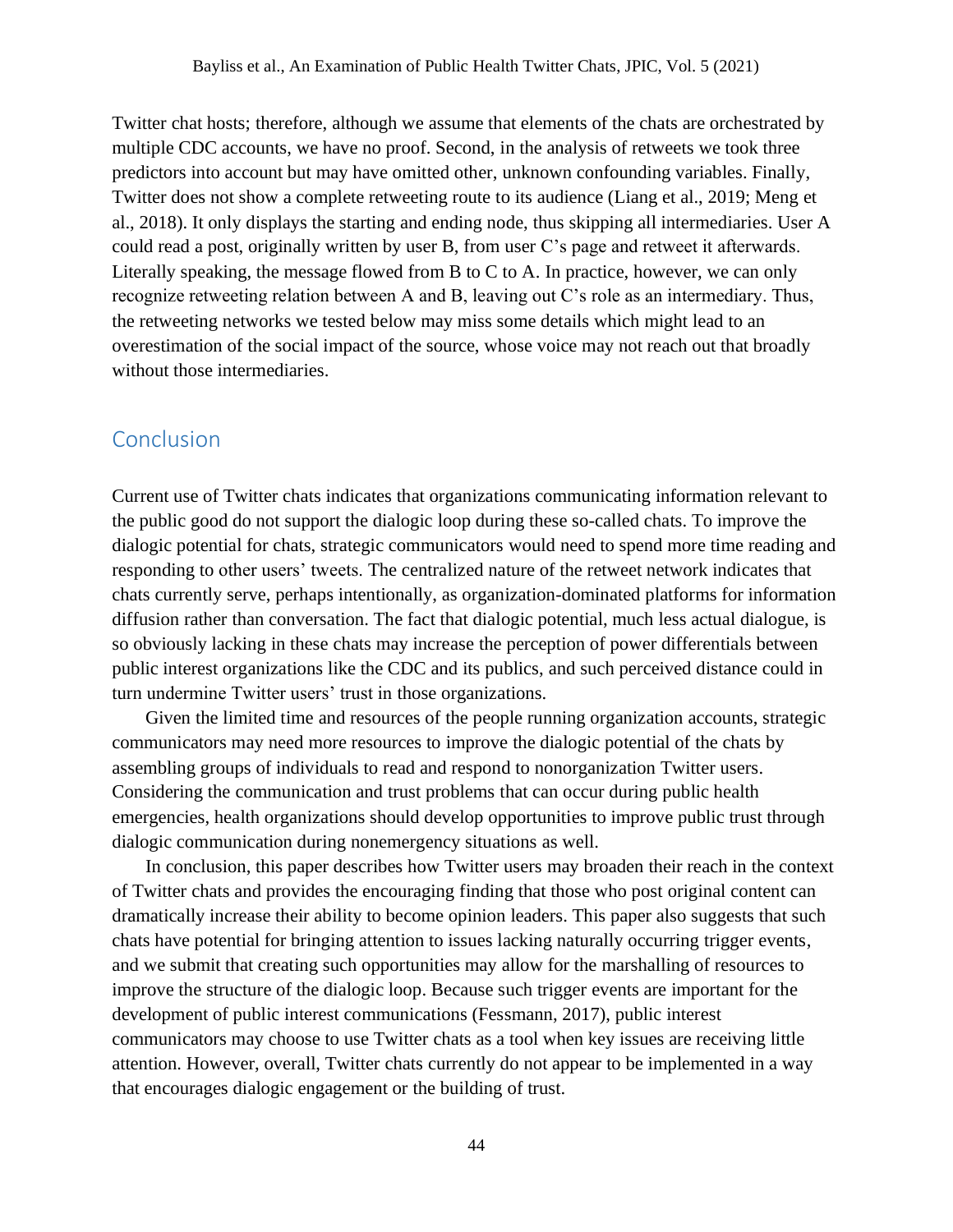# References

- Adnan, M. M., Yin, J., Jackson, A. M., Tse, Z. T. H., Liang, H., Fu, K. W., Saroha, N., Althouse, B. M., & Fung, I. C. H. (2018). World Pneumonia Day 2011-2016: Twitter contents and retweets. *International Health, 11*(4), 297-305.<https://doi.org/10.1093/inthealth/ihy087>
- Bastos, M., Piccardi, C., Levy, M., McRoberts, N., & Lubell, M. (2018). Core-periphery or decentralized? Topological shifts of specialized information on Twitter. *Social Networks, 52*, 282-293.<https://doi.org/10.1016/j.socnet.2017.09.006>
- Blankenship, E. B., Goff, M. E., Yin, J., Tse, Z. T. H., Fu, K.-W., Liang, H., Saroha, N., & Fung, I. C. H. (2018). Sentiment, contents, and retweets: A study of two vaccine-related Twitter datasets. *Permanente Journal*. *22*, 17-138.<https://dx.doi.org/10.7812%2FTPP%2F17-138>
- Boorstin, D. J. (1992). *The image: A guide to pseudoevents in Americ*a. Vintage Books.
- Boyd, D., Golder, S., & Lotan, G. (2010, January). Tweet, tweet, retweet: Conversational aspects of retweeting on Twitter. Paper presented at the HICSS-43, Kauai, HI. <https://doi.org/10.1109/HICSS.2010.412>
- Brunner, B. (2017). Community, engagement, and democracy: re-envisioning public relations and public interest communications through civic professionalism. *Journal of Public Interest Communications, 1*(1), 45-56.<https://doi.org/10.32473/jpic.v1.i1.p45>
- Centers for Disease Control and Prevention. (2012). CDC's guide to writing for social media. <https://www.cdc.gov/socialmedia/tools/guidelines/pdf/guidetowritingforsocialmedia.pdf>
- Cohen, J. (1960). A coefficient of agreement for nominal scales. *Educational and Psychological Measurement, 20*(1), 37-46.<https://doi.org/10.1177/001316446002000104>
- Choi, S. (2014). Flow, diversity, form, and influence of political talk in social-media-based public forums. *Human Communication Research, 40*(2), 209-237. <https://doi.org/10.1111/hcre.12023>
- Cooper, S. (2013, September 30). The ultimate guide to hosting a tweet chat. *Forbes*. [http://www.forbes.com/sites/stevecooper/2013/09/30/the-ultimate-guide-to-hosting-a-tweet](http://www.forbes.com/sites/stevecooper/2013/09/30/the-ultimate-guide-to-hosting-a-tweet-chat/)[chat/](http://www.forbes.com/sites/stevecooper/2013/09/30/the-ultimate-guide-to-hosting-a-tweet-chat/)
- Dalrymple, K. E., Young, R., & Tully, M. (2016). "Facts, not fear" negotiating uncertainty on social media during the 2014 Ebola crisis. *Science Communication, 38*(4), 442-467. <https://doi.org/10.1177%2F1075547016655546>
- Fessmann, J. (2017). Conceptual foundations of public interest communications. *Journal of Public Interest Communications, 1(1), 16-30.*<https://doi.org/10.32473/jpic.v1.i1.p16>
- Freeman, L. C. (1979). Centrality in social networks conceptual clarification. *Social Networks*, *1*(3), 215-239. [https://doi.org/10.1016/0378-8733\(78\)90021-7](https://doi.org/10.1016/0378-8733(78)90021-7)
- Fu, K. W., & Chau, M. (2013). Reality check for the Chinese microblog space: A random sampling approach. *PloS One*, *8*(3), e58356.<https://doi.org/10.1371/journal.pone.0058356>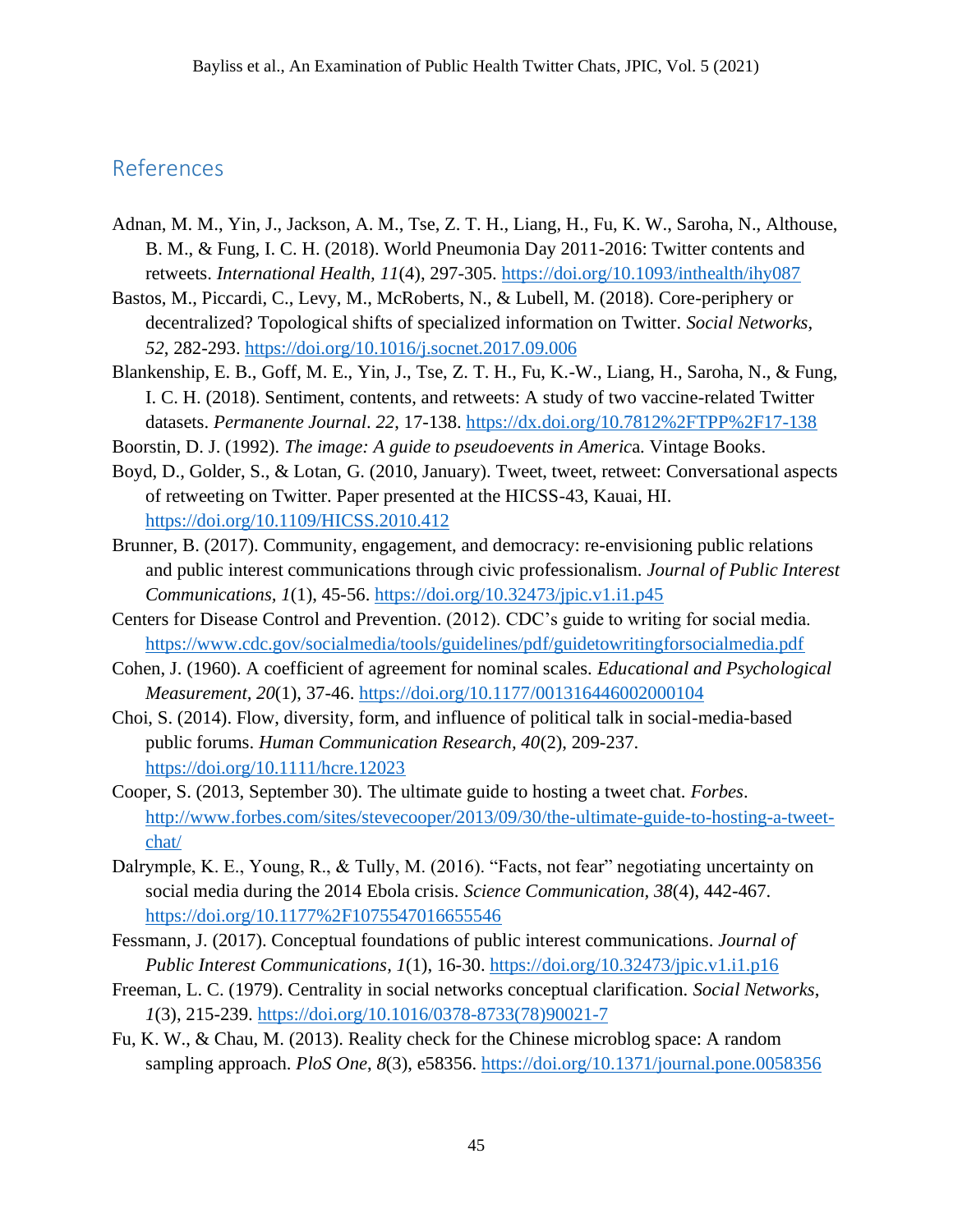- Grant, W. J., Moon, B., & Grant, J. B. (2010). Digital dialogue? Australian politicians' use of the social network tool Twitter. *Australian Journal of Political Science, 45*(4), 579-604. <https://doi.org/10.1080/10361146.2010.517176>
- Grunig, J. E. (2001). Two-way symmetrical public relations: Past, present, and future. In R. L. Heath (Ed.), *Handbook of public relations* (pp. 11-30). Sage.
- Grunig, J. E. (2009). Paradigms of global public relations in an age of digitalisation. *PRism, 6*(2), 1-19.
- Grunig, J. E., & Kim, J. N. (2021). The four models of public relations and their research legacy. In C. Valentini (Ed.), *Public relations* (pp. 277-312). De Gruyter Mouton.
- Kent, M. L. (2013). Using social media dialogically: Public relations role in reviving democracy. *Public Relations Review, 39*(4), 337-345.<https://doi.org/10.1016/j.pubrev.2013.07.024>
- Kent, M. L., & Lane, A. (2021). Two-way communication, symmetry, negative spaces, and dialogue. *Public Relations Review*, *47*(2), 1-9. <https://doi.org/10.1016/j.pubrev.2021.102014>
- Kent, M. L., & Li, C. (2020). Toward a normative social media theory for public relations. *Public Relations Review, 46*(1), 1-10. <https://doi.org/10.1016/j.pubrev.2019.101857>
- Kent, M. L., & Taylor, M. (1998). Building dialogic relationships through the World Wide Web. *Public Relations Review*, *24*(3), 321-334. [https://doi.org/10.1016/S0363-](https://doi.org/10.1016/S0363-8111(99)80143-X) [8111\(99\)80143-X](https://doi.org/10.1016/S0363-8111(99)80143-X)
- Lee, N. M., & Van Dyke, M. S. (2015). Set it and forget it: The one-way use of social media by government agencies communicating science. *Science Communication, 37*, 533-541. <https://doi.org/10.1177%2F1075547015588600>
- Liang, H., Fung, I. C. H., Tse, Z. T. H., Yin, J., Chan, C. H., Pechta, L. E., Smith, B. J., Marquez-Lameda, R. D., Meltzer, M. I., Lubell, K. M., & Fu, K. W. (2019). How did Ebola information spread on Twitter: Broadcasting or viral spreading? *BMC Public Health, 19*(1), 438.<https://doi.org/10.1186/s12889-019-6747-8>
- Lovejoy, K., Waters, R. D., & Saxton, G. D. (2012). Engaging stakeholders through Twitter: How nonprofit organizations are getting more out of 140 characters or less. *Public Relations Review, 38*(2), 313-318.<https://doi.org/10.1016/j.pubrev.2012.01.005>
- Meng, J., Peng, W., Tan, P. N., Liu, W., Cheng, Y., & Bae, A. (2018). Diffusion size and structural virality: The effects of message and network features on spreading health information on Twitter. *Computers in Human Behavior, 89*, 111-120. <https://doi.org/10.1016/j.chb.2018.07.039>
- Mullahy, J. (1986). Specification and testing of some modified count data models. *Journal of Econometrics*, *33*(3), 341-365. [https://doi.org/10.1016/0304-4076\(86\)90002-3](https://doi.org/10.1016/0304-4076(86)90002-3)
- Muñoz-Expósito, M., Oviedo-García, M. Á., & Castellanos-Verdugo, M. (2017). How to measure engagement in Twitter: Advancing a metric. *Internet Research, 27*(5), 1122-1148. <http://dx.doi.org/10.1108/IntR-06-2016-0170>